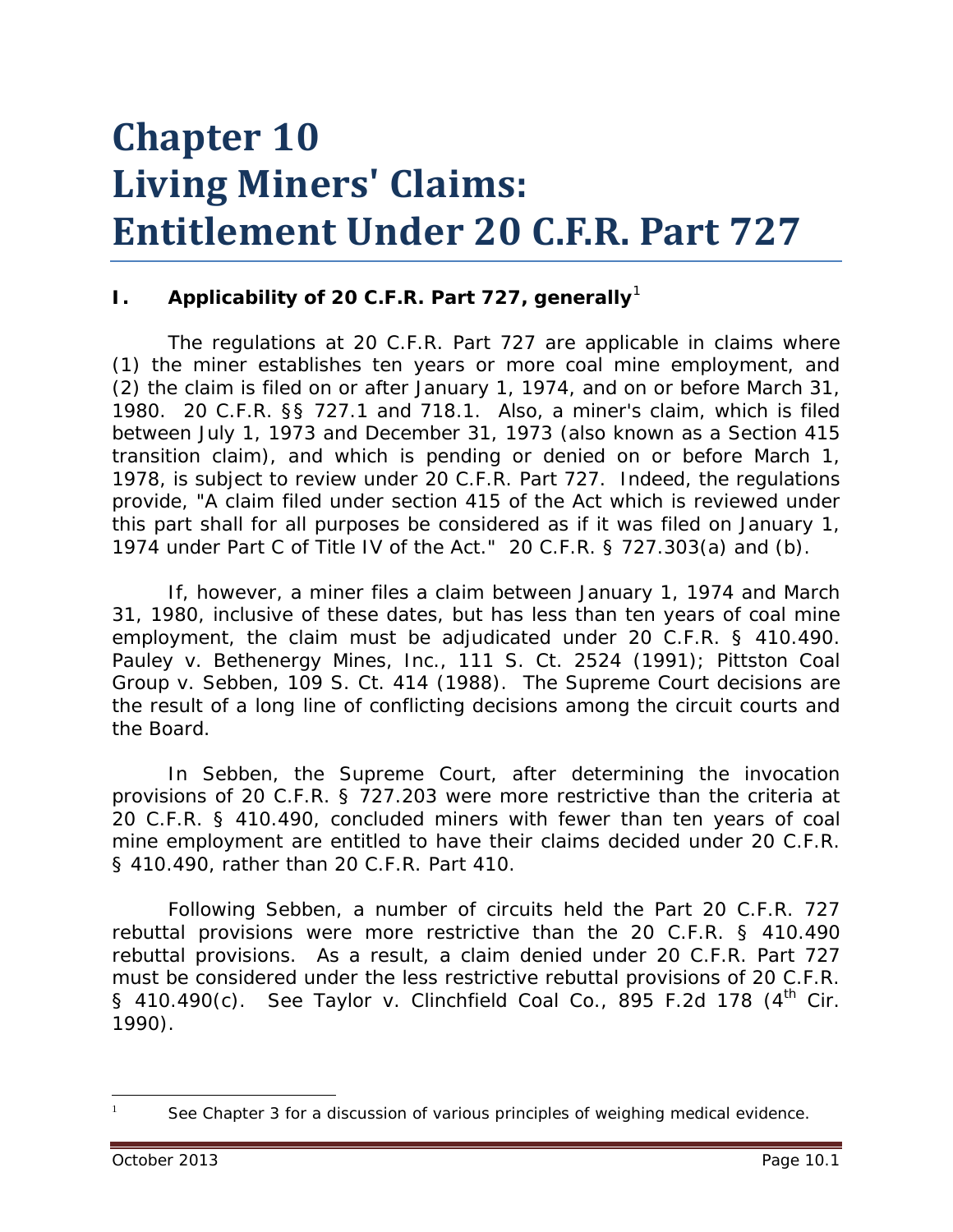The Supreme Court resolved the issue in *Pauley v. Bethenergy Mines*, 111 S.Ct. 2524 (1991), holding the rebuttal provisions of 20 C.F.R. Part 727 were not more restrictive than those of 20 C.F.R. § 410.490(c). Therefore, the logical result of *Pauley* is, once a claim has been denied under 20 C.F.R. Part 727, it need not be considered under 20 C.F.R. § 410.490. As previously noted, however, if 20 C.F.R. Part 727 is inapplicable because the miner has fewer than ten years of coal mine employment, then his or her claim must be adjudicated under 20 C.F.R. § 410.490.

# **II. The interim presumptions**

# **A. Generally**

A central feature of the regulations at 20 C.F.R. Part 727 are interim presumptions, which provide that a miner, with at least ten years of coal mine employment, may be entitled to the following rebuttable presumptions: (1) the miner is totally disabled due to pneumoconiosis; (2) the miner was totally disabled due to pneumoconiosis at the time of death; and (3) the miner's death was due to pneumoconiosis. 20 C.F.R. § 727.203(a).

The presumptions are "invoked" if any one of the following five requirements is satisfied: (1) chest x-ray evidence establishes the existence of pneumoconiosis; (2) ventilatory studies establish the presence of a chronic respiratory or pulmonary disease; (3) blood gas studies demonstrate the presence of an impairment in the transfer of oxygen; (4) well-reasoned, well-documented medical reports support a finding of a totally disabling respiratory impairment; or (5) lay testimony as to the miner's condition in the case of a deceased miner. 20 C.F.R. § 727.203(a)(1)-(5).

Satisfying the requirements of any one of the separate medical criteria is sufficient to invoke the presumptions. *Wise v. Peabody Coal Co.*, 3 B.L.R. 1-119 (1981). As a result, any error made by the Administrative Law Judge in the evaluation of a particular type of evidence under subsections  $(a)(1)-(5)$  is considered harmless, if the presumption is properly invoked under another subsection. *Bibb v. Clinchfield Coal Co.*, 7 B.L.R. 1-134 (1984); *Berczik v. U.S. Steel Corp.*, 6 B.L.R. 1-723 (1983); *Elkins v. Beth-Elkhorn Corp.*, 2 B.L.R. 1-683 (1979).

Claimant bears the burden of satisfying, by a *preponderance of the evidence*, at least one of the five medical criteria to invoke the presumption. *Mullins Coal Co. v. Director, OWCP*, 108 S.Ct. 427 (1987). Prior to *Mullins*, several circuits, including the Third, Fourth, and Seventh Circuits, held a single qualifying item of evidence under one of the subsections at (a)(1)-(5) was sufficient to invoke the presumption. In *Mullins*, however, the Supreme Court rejected the "single qualifying item of evidence" approach, and held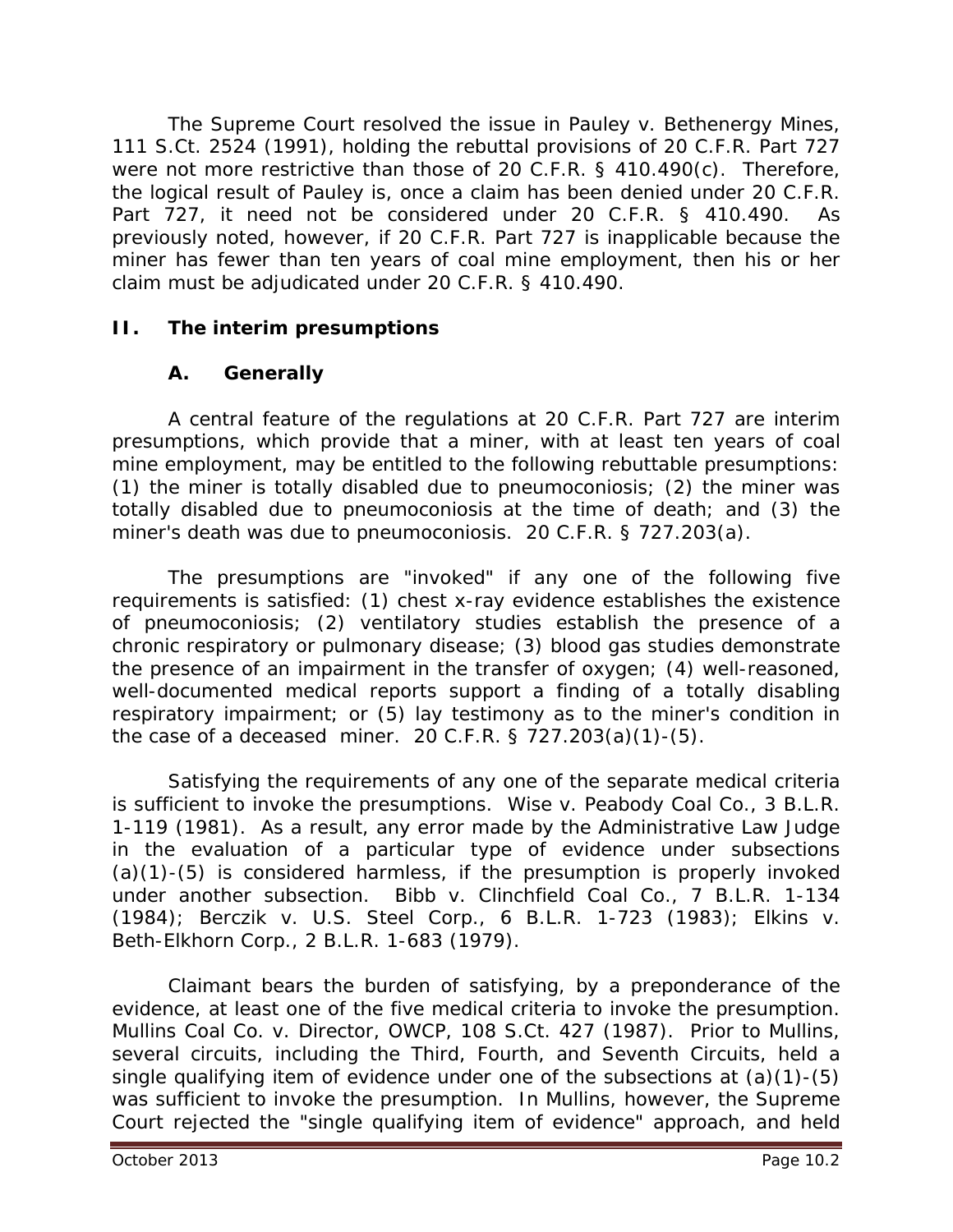Claimant must establish, by a preponderance of the evidence, one of the medical criteria to invoke the interim presumption.

# **B. "Pneumoconiosis" defined**

Pneumoconiosis is defined at 20 C.F.R. § 727.202 as the following:

[A] chronic disease of the lung and its sequelae, including respiratory and pulmonary impairments arising out of coal mine employment. This definition includes, but is not limited to, coal workers' pneumoconiosis, anthracosilicosis, anthracosis anthro-silicosis, massive pulmonary fibrosis, progressive massive fibrosis silicosis, or silicotuberculosis arising out of coal mine employment. For purposes of this definition, a disease 'arising out of coal mine employment' includes any chronic pulmonary disease resulting in respiratory or pulmonary impairment significantly related to, or aggravated by, dust exposure in coal mine employment*.*

20 C.F.R. § 727.202.

For a discussion of the distinction between "clinical" and "legal" pneumoconiosis, *see* Chapter 11.

On rebuttal, if the party opposing entitlement seeks to demonstrate pneumoconiosis is not present, it must establish the claimant does not have a chronic pulmonary disease resulting in respiratory or pulmonary impairment significantly related to, or significantly aggravated by, dust exposure in coal mine employment. *Biggs v. Consolidation Coal Co.*, 8 B.L.R. 1-317 (1985); *Jones v. Kaiser Steel Corp.*, 8 B.L.R. 1-339 (1985). For example, in *Butela v. U.S. Steel Corp.*, 8 B.L.R. 1-48 (1985), the Board rejected Claimant's argument that his disability would be aggravated by his return to coal mine employment, making the potential aggravation a sufficient basis for compensation. The Board stated the miner's respiratory or pulmonary impairment must be actually aggravated coal mine dust exposure to the point of total disability in order to be entitled to benefits.

## **C. Invocation of the rebuttable presumption of total disability due to pneumoconiosis**

Pursuant to 20 C.F.R. § 727.203(a)(1), a miner who engaged in coal mine employment for at least ten years is presumed totally disabled due to pneumoconiosis if a chest x-ray, biopsy, or autopsy establishes the existence of pneumoconiosis. If the existence of pneumoconiosis is conceded, the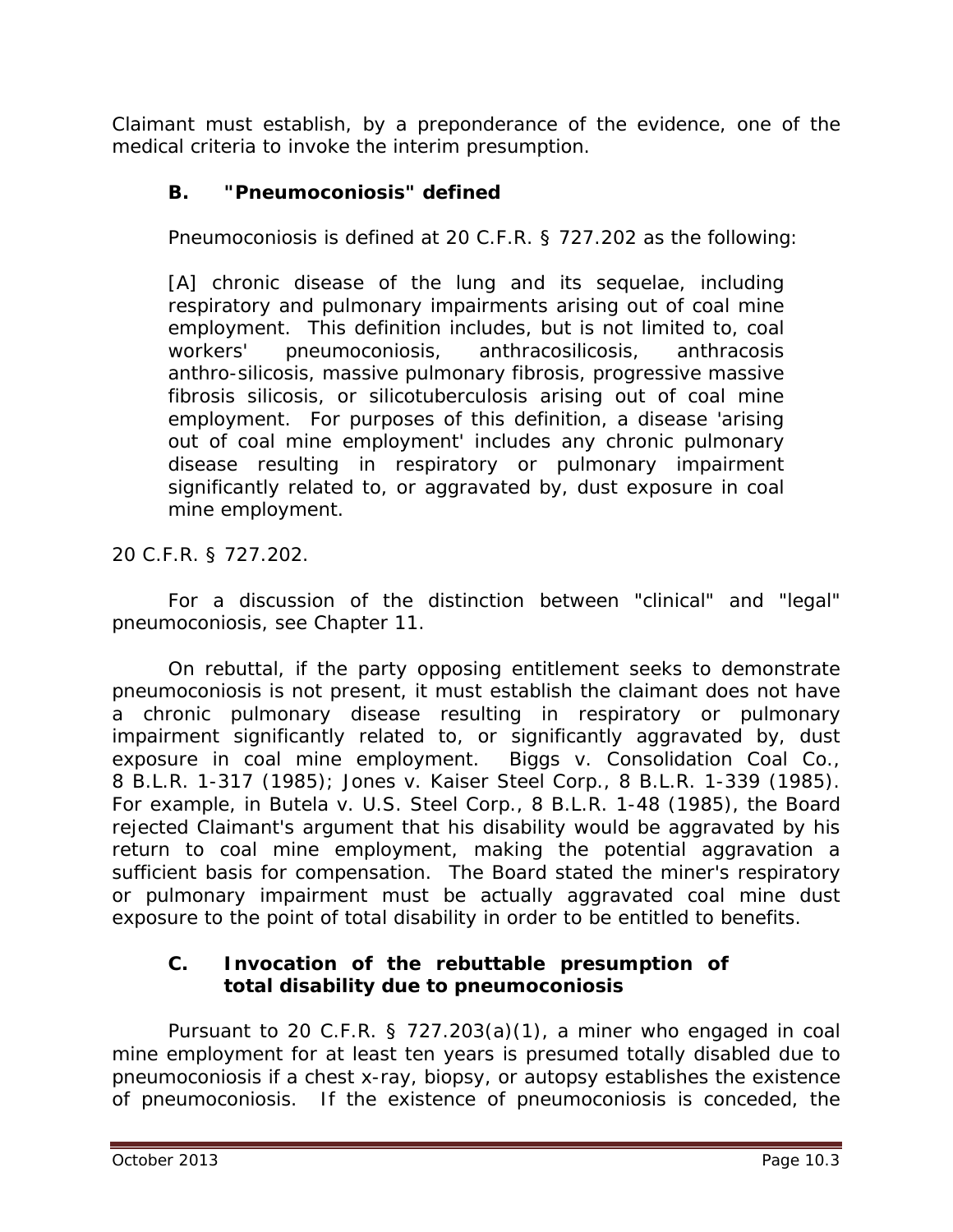interim presumptions under 20 C.F.R. § 727.203(a) are invoked as a matter of law. *Simpson v. Director, OWCP*, 6 B.L.R. 1-49 (1983).

For general principles of weighing x-ray evidence, *see Chapter 3*.

# **1. Chest x-ray evidence**

# **a. Generally**

To invoke the interim presumptions, an x-ray interpretation must meet the quality standards at 20 C.F.R. § 410.428 of the regulations. 20 C.F.R. § 727.206(a). Although the language of 20 C.F.R. § 727.206(a) indicates the quality standards set forth at 20 C.F.R. § 718.103 apply to evidence submitted subsequent to March 31, 1980, the Board holds this language is inconsistent with the purposes of the 1977 Reform Act. *Sgro v. Rochester & Pittsburgh Coal Co.*, 4 B.L.R. 1-370 (1981). Rather, the Board held this section should be interpreted to mean the applicable quality standards, regardless of the date on which the evidence is submitted, are "those in effect at the time Part 727 became effective, *i.e.*, those provided by Part 410." *Id*. at 1-375.

# **b. The "Tobias rule" and rereading chest x-rays**

Section 413(b) of the Act prohibits the Director from rereading certain positive x-rays in claims filed before January 1, 1982. 30 U.S.C. § 923(b), implemented at 20 C.F.R. § 727.206(b)(1). In *Tobias v. Republic Steel Corp.*, 2 B.L.R. 1-1277 (1981), the Board set forth the threshold requirements of Section 413(b) of the Act, which are as follows: (1) there is other evidence of a pulmonary or respiratory impairment; (2) the x-ray was taken by a radiologist or qualified technician and it is of a sufficient quality to demonstrate the presence of pneumoconiosis; (3) the physician who first interpreted the x-ray is a board-certified radiologist; and (4) no evidence exists that the claim has been fraudulently represented. *Id*. at 1-1279. If these requirements are satisfied, then the Director must accept the initial interpretation of the x-ray, and cannot have the x-ray reread. *Id*. *See also Arnold v. Peabody Coal Co.*, 41 F.3d 1203 (7th Cir. 1994). Section 413(b) also applies to positive x-rays obtained by the Social Security Administration. *Coburn v. Director, OWCP*, 7 B.L.R. 1-632 (1985). *See also* Arnold v. Peabody Coal Co., 41 F.3d 1203 (7<sup>th</sup> Cir. 1994) (the rereading prohibition was applicable to evidence submitted by Claimant on modification).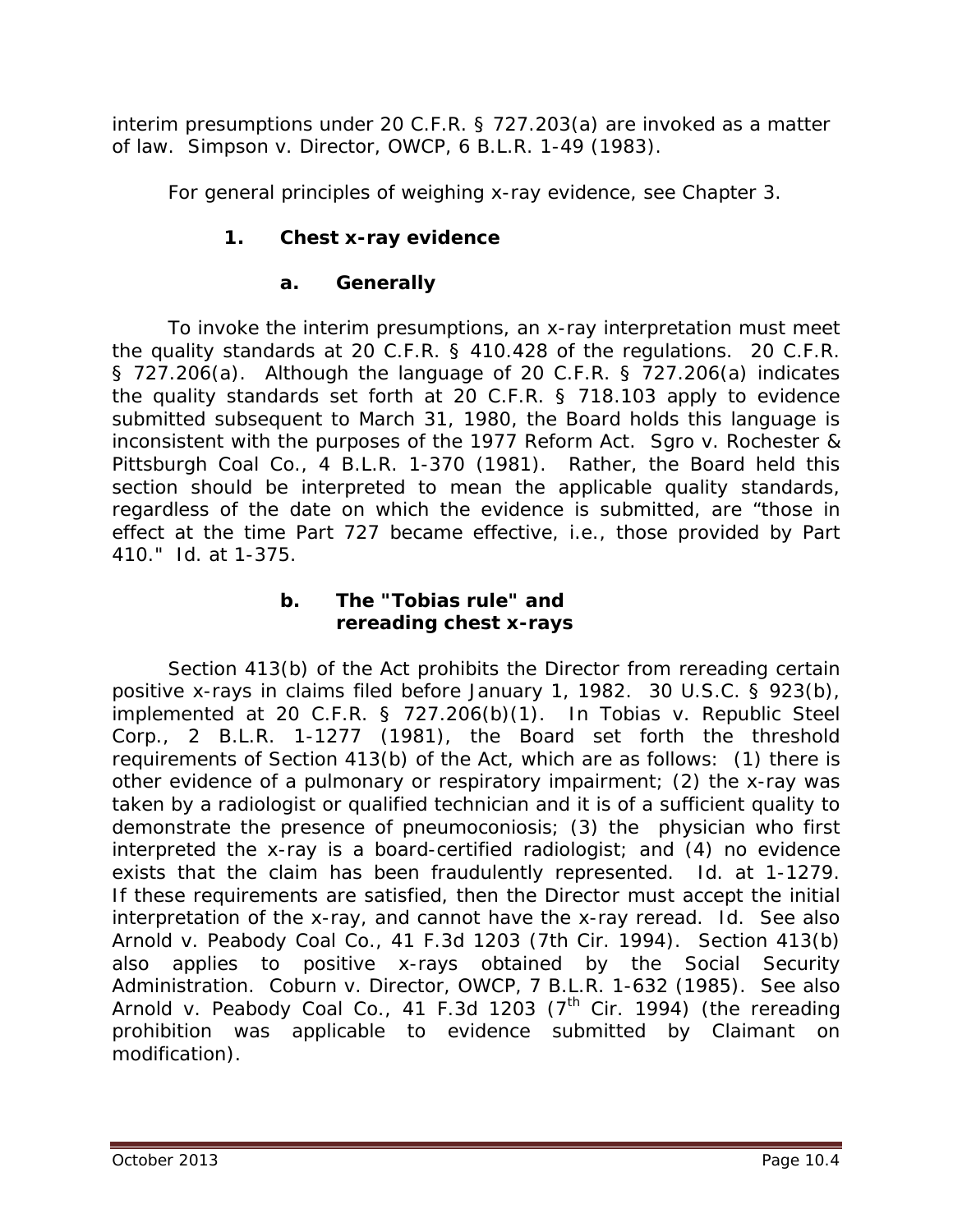# No other evidence of impairment needed

There is no requirement that other evidence of a pulmonary or respiratory impairment exists at the time the Director seeks to reread the x-ray. Rather, other evidence need only exist at the time of the hearing. *Hyle v. Director, OWCP*, 8 B.L.R. 1-512 (1986). For a discussion of what constitutes "other evidence" to establish a pulmonary or respiratory impairment, *see Coburn v. Director, OWCP*, 7 B.L.R. 1-632 (1985), and *Bobbitt v. Director, OWCP*, 8 B.L.R. 1-380 (1985).

## No prohibition on re-reading study interpreted as negative

Section 413(b) does not prohibit the re-reading of an x-ray, which was originally interpreted as negative. *Rankin v. Keystone Coal Mining Corp.*, 8 B.L.R. 1-54 (1985). Section 413(b) also does not prohibit the Director from having the x-ray reread to determine the quality of the x-ray, *i.e.*, whether it is unreadable for pneumoconiosis.

Initial interpretation must be made by board-certified radiologist

The physician who first interprets the x-ray must be a board-certified radiologist. If the record does not establish the qualifications of the physician who first interprets the x-ray, the rule does not apply, and the Director may have the x-ray study reread. *Vance v. Eastern Associated Coal Corp.*, 8 B.L.R. 1-68 (1985); *Pulliam v. Drummond Coal Co.*, 7 B.L.R. 1-846 (1985).

The "Tobias" rule not apply to employer

Section 413(b) does not prohibit Employer from rereading an x-ray study, which was interpreted as positive by a board-certified radiologist. *Horn v. Jewell Ridge Coal Corp.*, 6 B.L.R. 1-933 (1984). However, in *Tobias*, if Section 413(b) prohibits the Director from admitting an x-ray rereading, Employer cannot introduce the same x-ray rereading. *Tobias*, 2 B.L.R. at 1-1286.

# **2. An autopsy or biopsy**

Autopsy and biopsy evidence may be used to invoke the interim presumption under 20 C.F.R. § 727.203(a)(1). Autopsy evidence is the most reliable method of ascertaining the existence of pneumoconiosis. *Kimick v. National Mines Corp.*, 2 B.L.R. 1-221 (1979). However, a physician's report or opinion, which is based on review of a death certificate and autopsy report of another physician who conducted the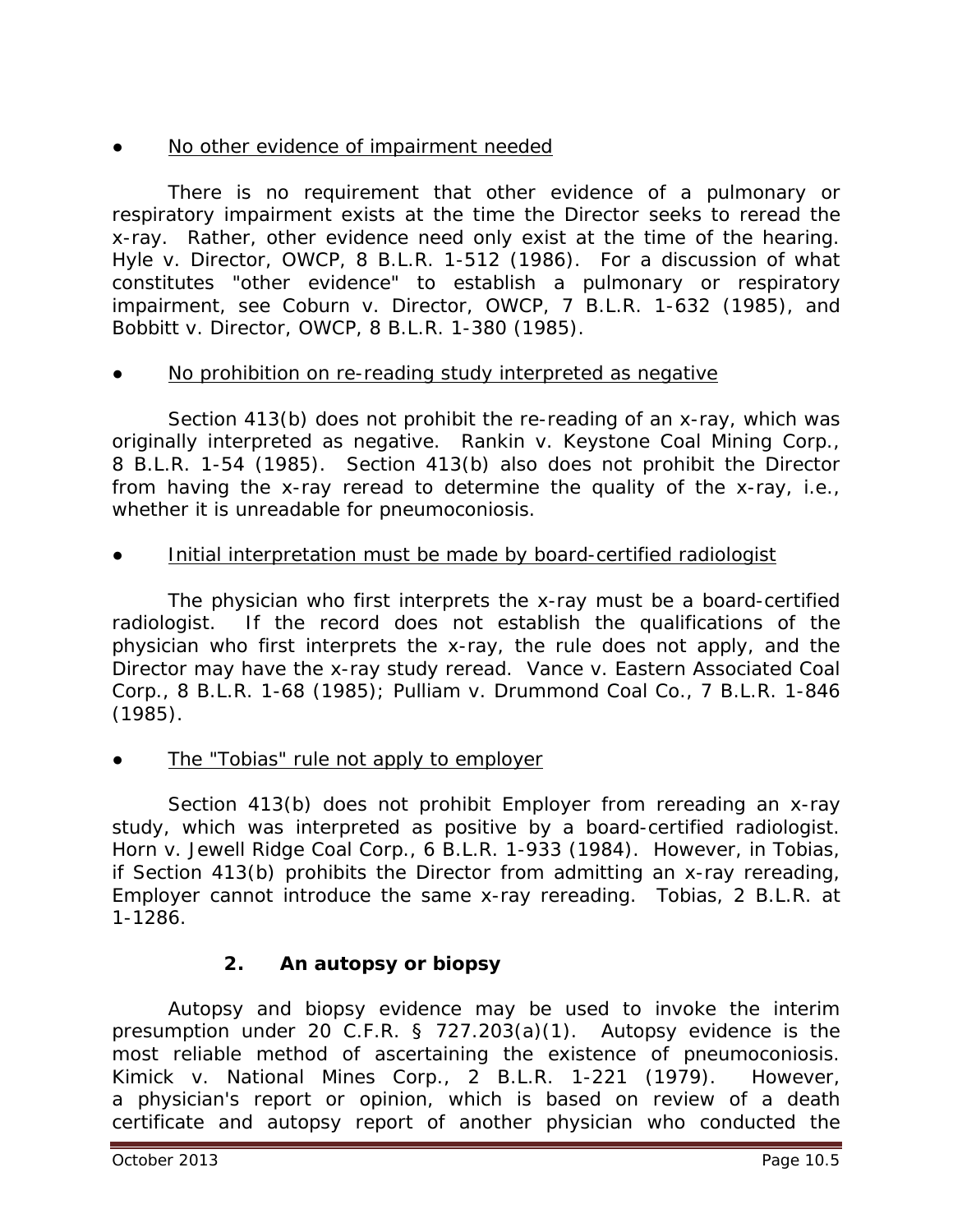autopsy, is not considered autopsy evidence. This physician's report should be weighed under 20 C.F.R. § 727.203(a)(4), and not under 20 C.F.R. § 727.203(a)(1). *Cartwright v. Gibraltar Coal Co.*, 5 B.L.R. 1-325 (1982).

# **3. Pulmonary function (ventilatory) studies**

Pursuant to 20 C.F.R. § 727.203(a)(2), a miner who engages in coal mine employment for at least ten years is presumed totally disabled due to pneumoconiosis arising out of that employment if ventilatory studies establish the presence of a chronic respiratory or pulmonary disease (*i.e.* the studies are qualifying and meet the requirements for duration in 20 C.F.R. § 410.412(a)(2)) as demonstrated by values which are equal to or less than the values specified in the table). The fact-finder should weigh all ventilatory studies prior to invocation. *Strako v. Ziegler Coal Co.*, 3 B.L.R. 1-136 (1981).

# **4. Blood gas studies**

Pursuant to 20 C.F.R.  $\S$  727.203(a)(3), a miner who engages in at least ten years of coal mine employment is presumed totally disabled due to pneumoconiosis if blood gas studies demonstrate the presence of an impairment in the transfer of oxygen from the lung alveoli to the blood as determined by values which are equal to or less than those specified in the applicable table. All blood gas studies must be weighed to ascertain whether invocation of the presumptions is proper. *Sturnick v. Consolidation Coal Co.*, 2 B.L.R. 1-972 (1980); *Mullins, supra.*

# **5. Reasoned medical opinions**

# **a. Generally**

Under 20 C.F.R. § 727.203(a)(4), a miner who engaged in coal mine employment for at least ten years is presumed totally disabled due to pneumoconiosis arising out of such employment if other medical evidence, including the documented opinion of a physician exercising reasoned medical judgment, establishes the presence of a totally disabling respiratory impairment. Claimant cannot seek to combine his or her testimony of total disability with the physician's finding of pneumoconiosis to establish total disability due to pneumoconiosis. *Plutt v. Benefits Review Board*, 804 F.2d 597 ( $10^{th}$  Cir. 1987). To the contrary, the medical evidence alone must establish the miner's total disability. *Id*. at 599.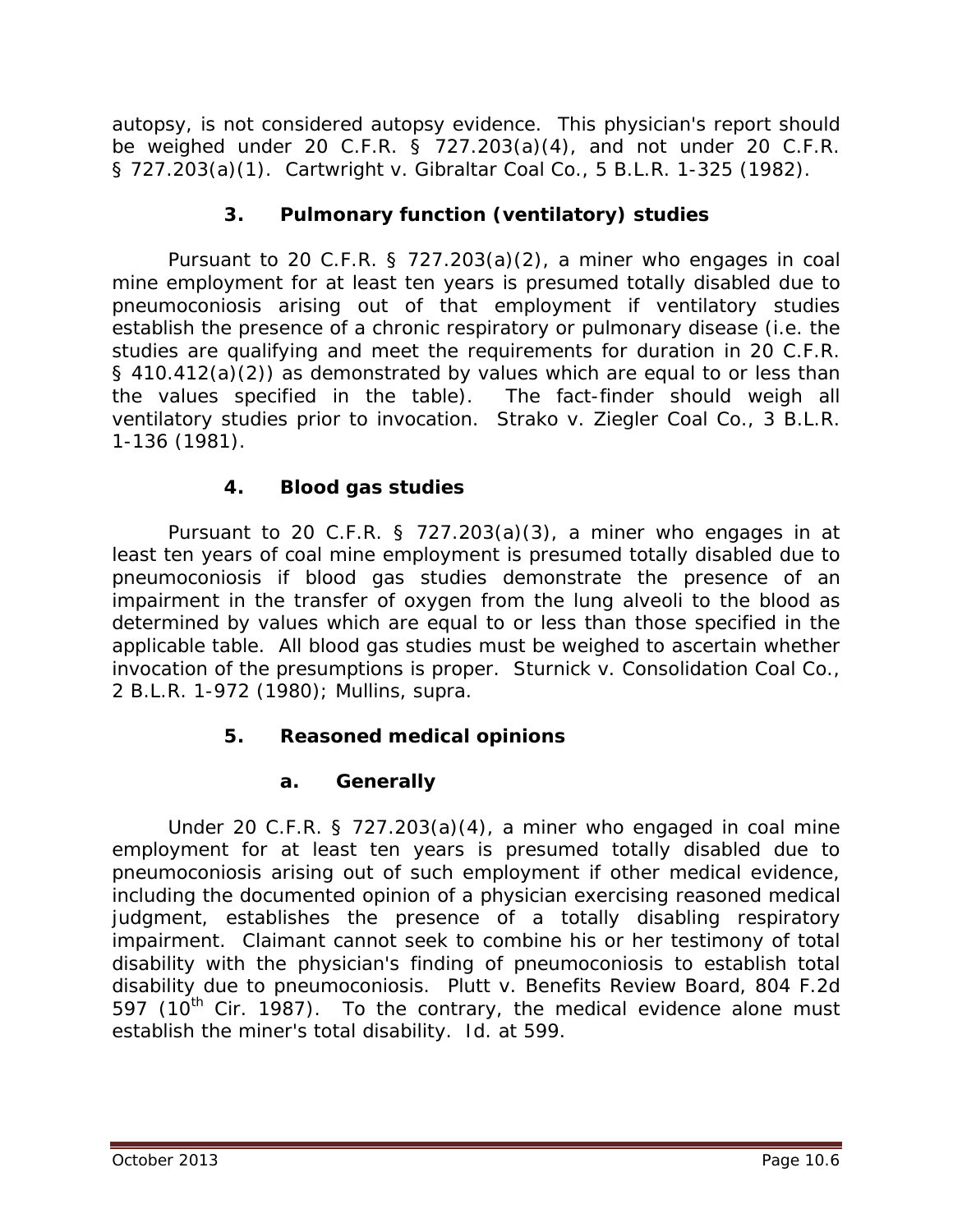#### **b. All evidence weighed before invoking the presumptions**

All medical evidence must be weighed prior to invoking the presumptions. However, medical reports considered under subsection (a)(4) are not weighed against evidence considered under prior subsections of 20 C.F.R. § 727.203(a). The phrase "[o]ther medical evidence" as used in this subsection means evidence other than x-ray, autopsy, biopsy, ventilatory study, and blood gas study evidence. *Thompson v. Director, OWCP*, 6 B.L.R. 1-807 (1984). However, x-rays, autopsy or biopsy data, and ventilatory and blood gas testing may be considered insofar as they relate to the credibility of the medical opinion they document. Said differently, you may assess the testing considered by physician in preparing a medical report to determine whether the report is sufficiently documented and reasoned to be probative.

#### **c. Parsing probative and non-probative portions of a medical opinion**

In *Drummond Coal Co. v. Freeman*, 17 F.3d 361 (11th Cir. 1994), the Eleventh Circuit articulated the parameters for weighing medical reports under 20 C.F.R. Part 727. Specifically, the Administrative Law Judge "need not . . . find that a medical opinion is either wholly reliable or wholly unreliable." Rather, he or she may find a physician's opinion reliable on the issue of degree of impairment, but unreliable on the issue of causation. However, quoting from the dissent in *Mullins Coal Co. v. Director, OWCP*, 484 U.S. 164, 167 (1987), the court noted, "when the weight of evidence in one of the medical-evidence categories invokes the presumption, then the same evidence cannot be considered during rebuttal to challenge the existence of the fact proved, but it may be considered if relevant to rebut one of the presumed elements of a valid claim for benefits."

# **6. Lay evidence**

Twenty C.F.R. § 727.203(a)(5) is applicable in the case of a deceased miner with ten or more years of coal mine employment where no medical evidence is available. 20 C.F.R. § 727.203(a)(5). Under this subsection, a miner is presumed totally disabled due to pneumoconiosis at the time of death, or death is presumed due to pneumoconiosis, if an affidavit of the survivor, or miner, or other persons with knowledge of the miner's physical condition, demonstrates the presence of a totally disabling respiratory or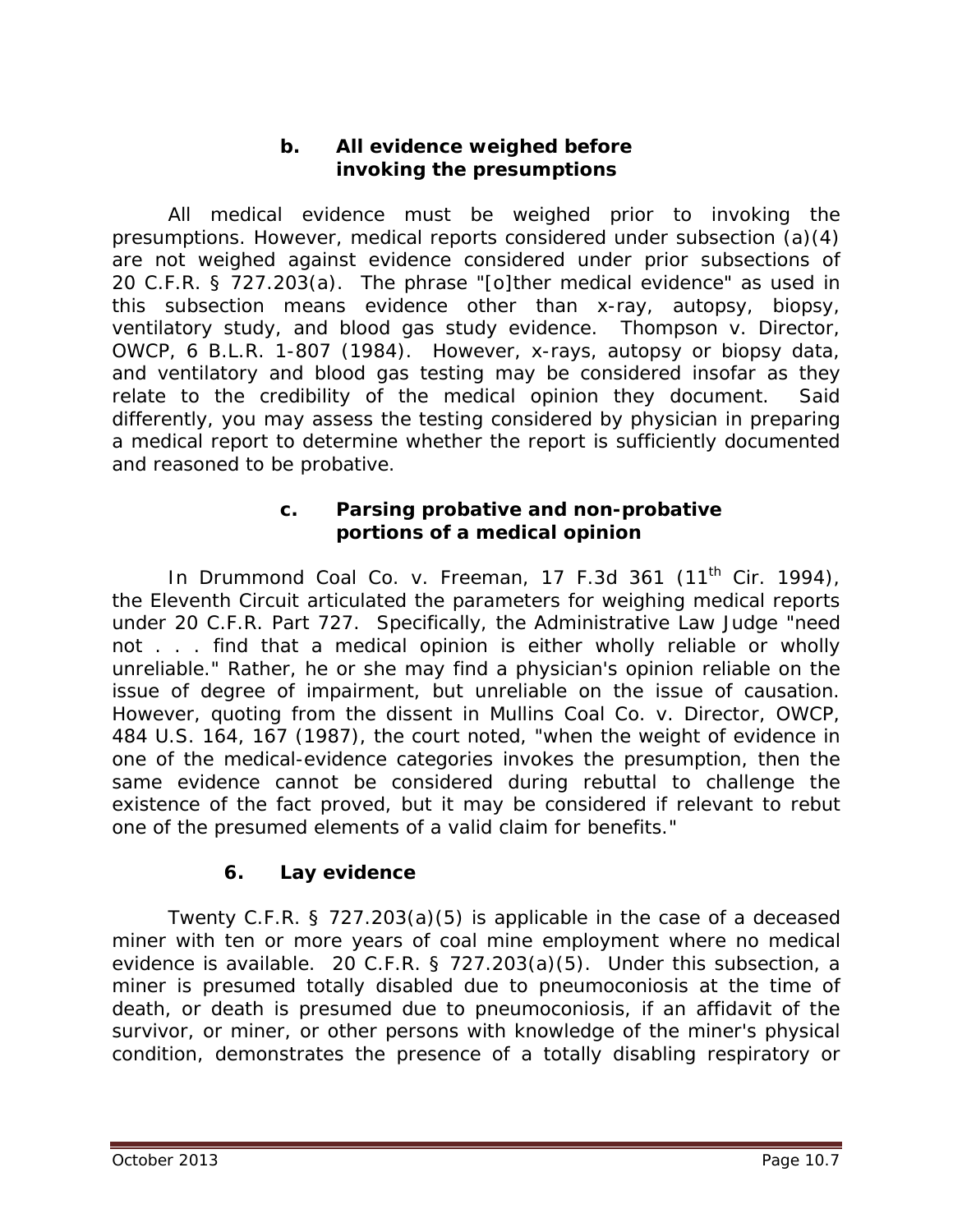pulmonary impairment. 20 C.F.R. § 727.203(a)(5). The provisions of 20 C.F.R. § 727.203(a)(5) are available to claims filed by miners who later died as well as to claims filed by their survivors. *DeForno v. Director, OWCP*, 14 B.L.R. 1-11 (1990).

#### **a. Evaluation of**

The evaluation of lay evidence under this section is a two-part process. First, the Administrative Law Judge must determine whether the lay evidence is sufficient, if fully credited, to establish the existence of a totally disabling respiratory or pulmonary impairment. The Administrative Law Judge may find invocation established even though the lay testimony of record is insufficient to describe the miner's usual coal mine employment. *Mikels v. Director, OWCP*, 870 F.2d 1407 (8<sup>th</sup> Cir. 1989). Second, the Administrative Law Judge must assess the credibility of the evidence, and of witness(es) for and against Claimant. *Kosack v. Director, OWCP*, 7 B.L.R. 1-248 (1984). When considering the severity of the deceased miner's respiratory impairment, the Administrative Law Judge may consider the miner's work history, and the fact s/he continued to work until death. *Pendleton v. Director, OWCP*, 822 F.2d 101 (4<sup>th</sup> Cir. 1989). For further discussion of the use of lay testimony, *see* Chapter 15.

#### **b. Benefits Review Board and Sixth Circuit**

Twenty C.F.R. § 727.203(a)(5) cannot be used to invoke the interim presumption if the record contains medical evidence relevant to the existence of a respiratory or pulmonary impairment. *Gattuso v. Director, OWCP*, 10 B.L.R. 1-155 (1987); *Adams v. Director, OWCP*, 8 B.L.R. 1-369 (1985). In *Koppenhaver v. Director, OWCP*, 11 B.L.R. 1-51 (1988), the Board held, where the record contains medical evidence relevant to the deceased miner's respiratory or pulmonary condition, invocation pursuant to this subsection is precluded. This decision followed the Sixth Circuit's holding in *Coleman v. Director, OWCP*, 829 F.2d 3 (6<sup>th</sup> Cir. 1987).

# **c. Third, Fourth, and Seventh Circuits**

The Third and Seventh Circuits rejected the Board's approach, and held invocation under this subsection is available where the medical evidence is insufficient to establish total disability, or lack thereof, under subsections (a)(1) - (a)(4). *Koppenhaver v. Director, OWCP*, 864 F.2d 287 (3rd Cir. 1988); *Hillibush v. U.S. DOL*, 853 F.2d 197 (3rd Cir. 1988); *Collins v. Old Ben Coal Co.*, 861 F.2d 481 (7th Cir. 1988); *Dempsey v. Director, OWCP*, 811 F.2d 1154 (7<sup>th</sup> Cir. 1987).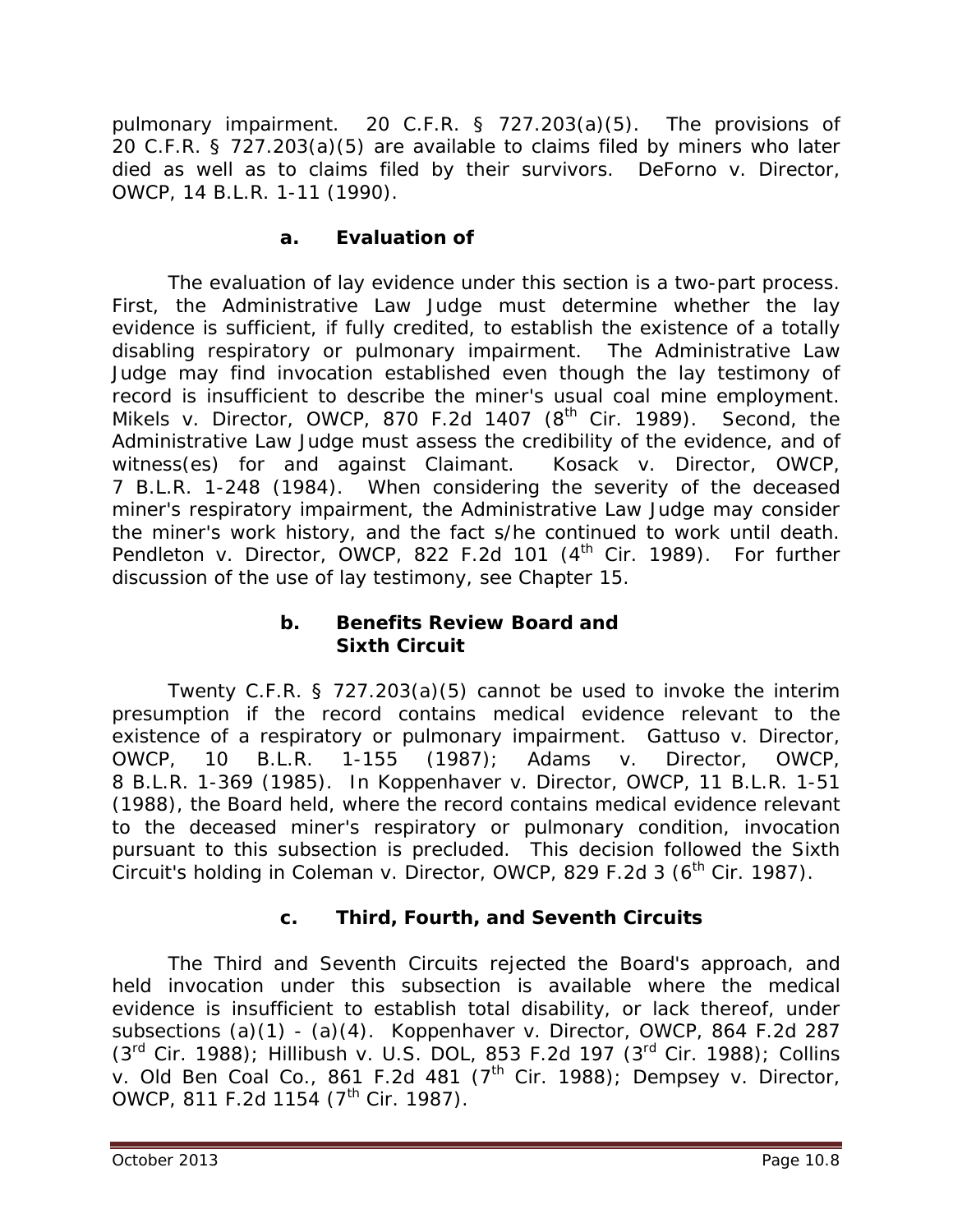In *Cook v. Director, OWCP*, 901 F.2d 33 (4<sup>th</sup> Cir. 1990), the Fourth Circuit, while it did not specifically accept the Seventh Circuit's decision in *Dempsey*, stated the Board's standard contravenes the spirit of the Act, and is not required by the literal language of the regulations.

# **III. Rebuttal of the interim presumption of total disability due to pneumoconiosis**

# **A. Generally**

# **1. Burden on party opposing entitlement**

Once a claimant submits evidence sufficient to invoke the interim presumption, the party opposing entitlement has the burden of going forward with evidence establishing rebuttal by a preponderance of the evidence. *Laird v. Alabama By-Products Corp.*, 6 B.L.R. 1-1146 (1984); *Burt v. Director*, 7 B.L.R. 1-197 (1984)*; Rose v. Clinchfield Coal Co.*, 614 F.2d 936 (4<sup>th</sup> Cir. 1980).

# **2. All evidence must be considered**

All relevant evidence must be considered and weighed, including any non-qualifying and/or non-conforming x-rays, test results, and opinions, regardless of the section under which the presumption was invoked, *York v. BRB*, 819 F.2d 134, 10 B.L.R. 2-99 (6<sup>th</sup> Cir. 1987) and *Stapleton v. Westmoreland Coal Co.*, 785 F.2d 424 (4<sup>th</sup> Cir. 1986) (reversed on other grounds), as well as exams and tests not conducted in compliance with the regulations. *Saginaw Mining Co. v. Ferda*, 879 F.2d 198 (6<sup>th</sup> Cir. 1989).

## **3. One method of rebuttal established, entitlement to benefits precluded**

Establishing one method of rebuttal precludes entitlement to benefits and renders a discussion of other methods unnecessary. *Endrizzi v. Bethlehem Mines Corp.*, 8 B.L.R. 1-11 (1985).

# **B. Total disability; weighing the medical opinion evidence**

# **1. Exertional requirements; claimant's burden**

It is Claimant's burden to establish the physical requirements of the miner's work and, where there is no such evidence, a physician's opinion may be considered. *Cregger v. U.S. Steel Corp.*, 6 B.L.R. 1-1219 (1984).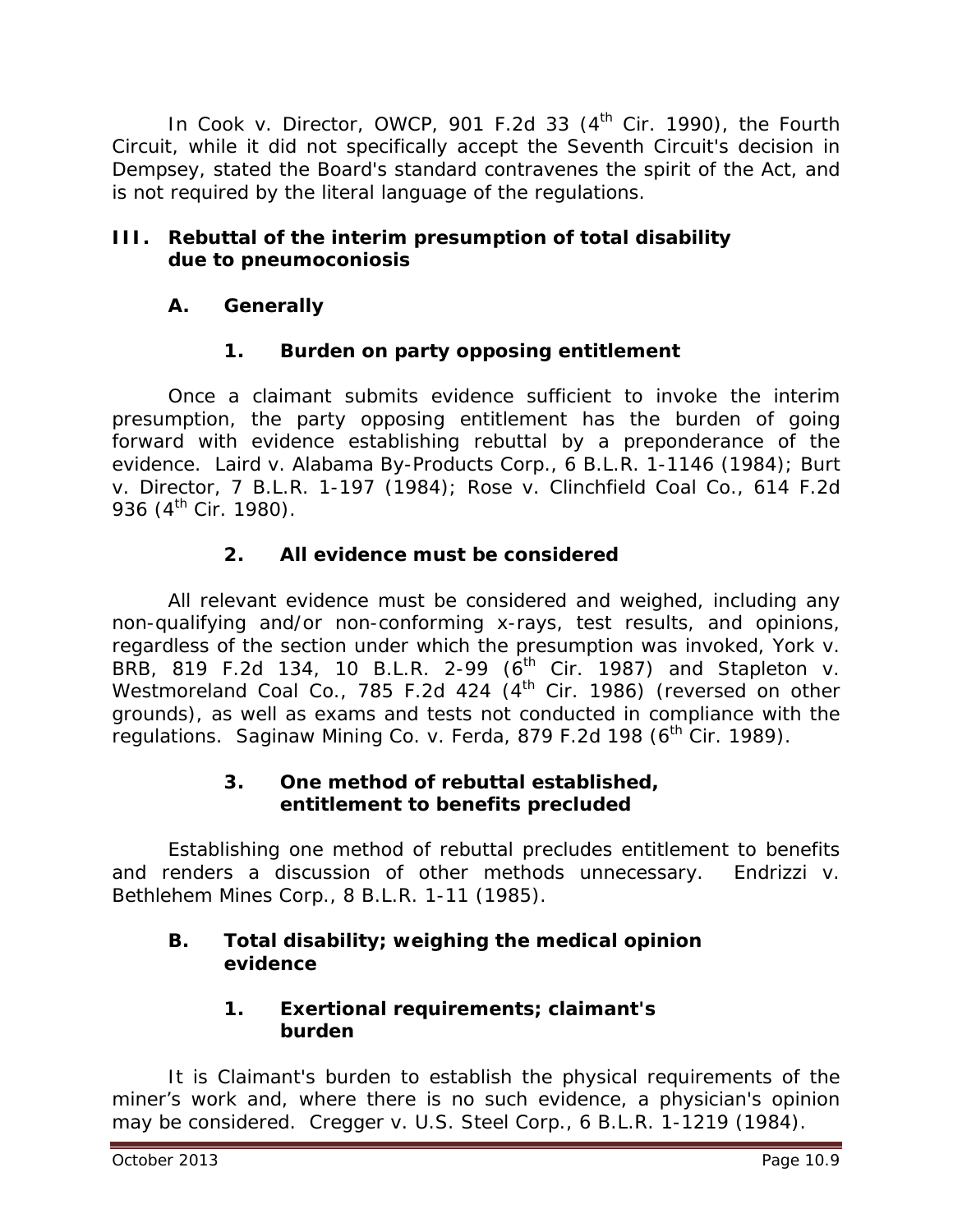#### **2. Specific medical opinion of severity of impairment required**

A physician's opinion must establish the severity of the miner's respiratory impairment in order to support a finding of a totally disabling respiratory condition. *Justice v. Jewell Ridge Coal Co.*, 3 B.L.R. 1-547 (1981); *Sansone v. Director, OWCP*, 3 B.L.R. 1-422 (1981). Diagnosis of a chronic respiratory or pulmonary disease resulting in a "moderate" impairment is insufficient to establish total disability. *Lesser v. C.F. & I. Steel Corp.*, 3 B.L.R. 1-63 (1981).

A physician's report advising the miner to discontinue coal mine employment, and diagnosing "severe coronary and pulmonary disease," is similarly insufficient to support total disability because it fails to evaluate the extent of the miner's disability. *Wheatley v. Peabody Coal Co.*, 6 B.L.R. 1-1214 (1984). *See also Tischler v. Director, OWCP*, 6 B.L.R. 1-1086 (1984).

#### **3. Medical assessment versus subjective narration of limitations**

# **a. Benefits Review Board**

The Board, in *Scott v. Mason Coal Co.*, 14 B.L.R. 1-37 (1990)(en banc) and *McMath v. Director, OWCP*, 12 B.L.R. 1-6 (1988), held the fact-finder must determine whether statements made in a physician's report constitute the physician's assessment of physical limitations, which must be compared to the exertional requirements of the miner's last coal mine employment. Or, the fact-finder must determine whether such statements are merely a narrative of the miner's assertions, which are insufficient to demonstrate total disability. *See also Parsons v. Director, OWCP*, 6 B.L.R. 1-273, 1-276 and 1-277 (1983).

In *DeFelice v. Consolidation Coal Co.*, 5 B.L.R. 1-275 (1982), the Administrative Law Judge relied on a physician's opinion to invoke the presumptions of total disability due to pneumoconiosis under 20 C.F.R. Part 727. The opinion set forth a medical assessment of Claimant's abilities to walk, climb, lift, and carry. The Board held, based on these exertional limits, the Administrative Law Judge properly concluded the miner's physical abilities were severely limited, and the limitations would effectively rule out all types of work.

This case is distinguishable from Board decisions, which hold a narrative of symptoms in the "Medical Assessment" section of the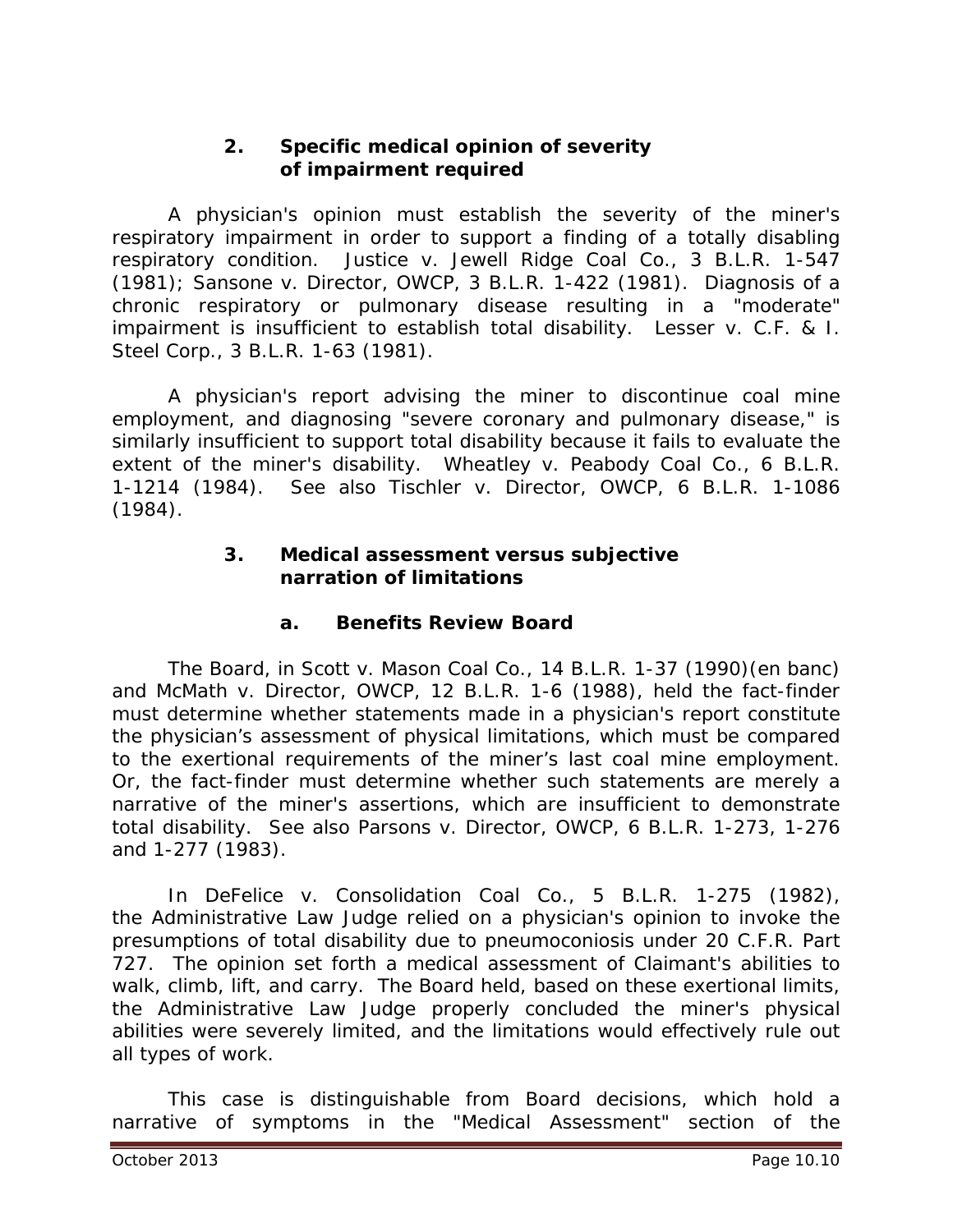Department of Labor examination form, or elsewhere, is not the equivalent of a diagnosis of total disability. *Heaton v. Director, OWCP*, 6 B.L.R. 1-2222 (1984); *Parsons v. Director, OWCP*, 6 B.L.R. 1-212 (1983). Similarly, a physician's opinion that the miner's respiratory or pulmonary disease prevents him from engaging in gainful activity because of "one block dyspnea" does not establish that the miner is totally disabled. *Parino v. Old Ben Coal Co.*, 6 B.L.R. 1-104 (1983).

# **b. Third, Fourth, and Eleventh Circuits**

The Third, Fourth, and Eleventh Circuit Courts hold an Administrative Law Judge cannot conclude, without specific evidence in support thereof, that notations in a physician's report of limitations as to walking, climbing, carrying, and lifting, constitute a mere recitation of a miner's subjective complaints as opposed to an assessment of the physician. *Scott v. Mason Coal Co.*, 60 F.3d 1138 (4th Cir. 1995); *Kowalchick v. Director, OWCP*, 893 F.2d 615, 623 (3rd Cir. 1990); *Jordan v. Benefits Review Bd.*, 876 F.2d 1455, 1460 (11th Cir. 1989). For further discussion of this issue, *see* Chapter 3.

#### **4. Exertional requirements versus physical limitations**

An opinion need not be phrased in terms of total disability if it elaborates on the miner's impairment such that the Administrative Law Judge may infer the miner is totally disabled. *McMath v. Director, OWCP*, 12 B.L.R. 1-6 (1988); *Bueno v. Director, OWCP*, 7 B.L.R. 1-337 (1984).

Where a physician states a miner is limited to "light work," or is unable to do "heavy physical labor," the Administrative Law Judge must assess the actual requirements of the miner's usual coal mine work and compare it to the physician's opinion to determine whether the opinion establishes a totally disabling respiratory or pulmonary impairment. *Bueno v. Director, OWCP*, 7 B.L.R. 1-337 (1984); *Shepherd v. Allied Coal Inc.*, 6 B.L.R. 1-1138 (1984). For example, if a physician states a miner is restricted from "heavy exertion and other strenuous activity," and the miner's usual coal mine work involves "heavy exertion and other strenuous activity," the physician's opinion is sufficient to establish invocation of the presumptions at 20 C.F.R. Part 727 (and does not establish rebuttal). *Andrini v. Director, OWCP*, 5 B.L.R. 1-844 (1983). *See also Parsons v. Black Diamond Coal Co.*, 7 B.L.R. 1-236 (1984); *Meeks v. Director, OWCP*, 6 B.L.R. 1-794 (1984).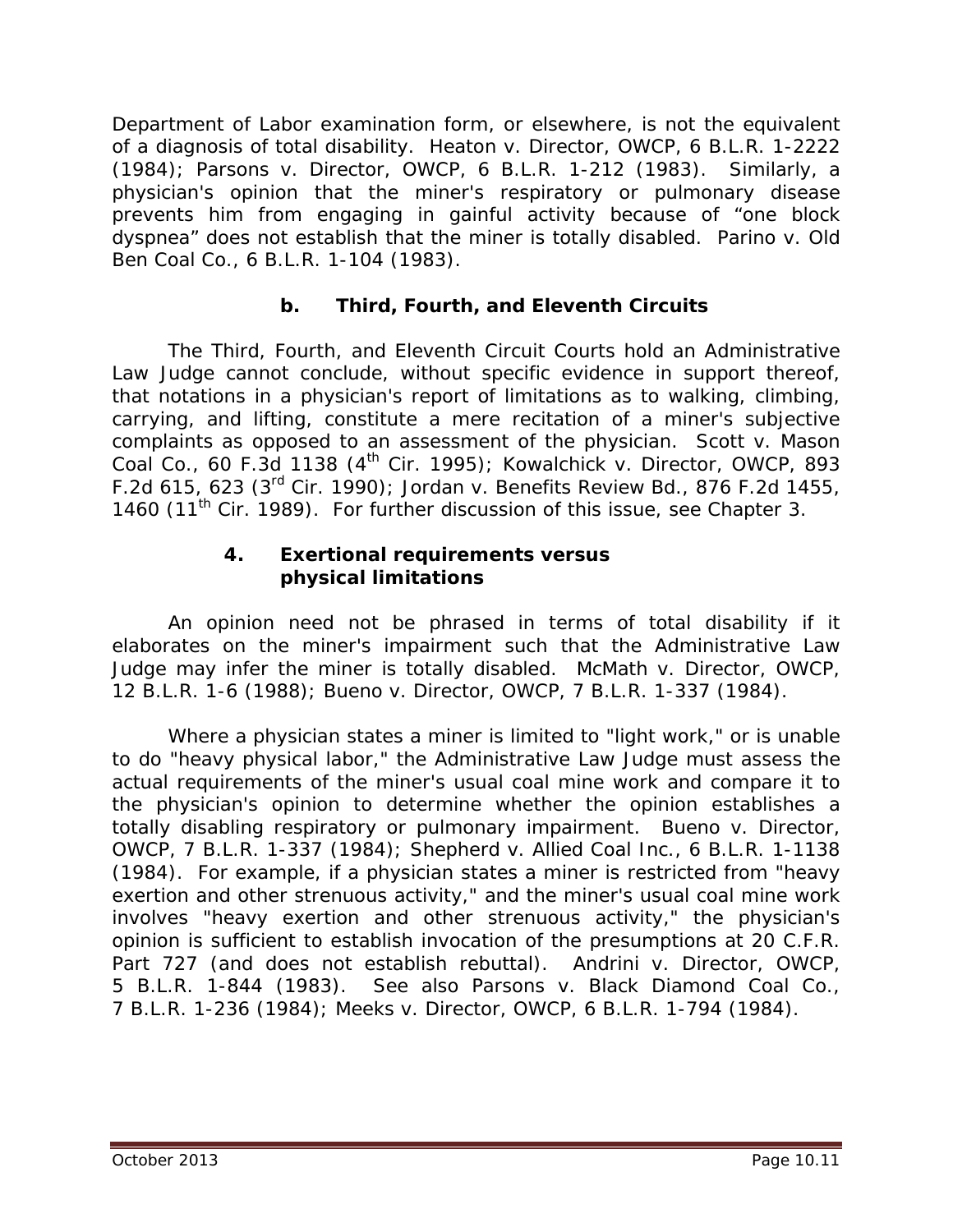#### **5. No respiratory or pulmonary impairment supports rebuttal**

It is proper to reject a physician's report under 20 C.F.R. § 727.203(b)(2) where the physician does not consider the exertional requirements of the miner's usual coal mine work. However, if a physician finds no evidence of respiratory or pulmonary impairment, it is unnecessary for the physician to address the specific character of the coal mine work. *Newland v. Consolidation Coal Co*., 6 B.L.R. 1-1286 (1984); *Grayson v. North American Coal Co*., 6 B.L.R. 1-851 (1984).

# **C. Means of rebuttal**

## **1. Miner is engaged in usual coal mine work or comparable and gainful work**

## **a. Generally**

The interim presumptions shall be rebutted if evidence establishes the miner is, in fact, doing his or her usual coal mine work or comparable and gainful work. 20 C.F.R.  $\S$  727.203(b)(1). In the case of a living miner, if there are changed circumstances of employment indicative of reduced ability to perform his or her coal mine work, the miner's employment in a mine shall not be used as conclusive evidence that s/he is not totally disabled. 20 C.F.R. § 727.205(a). However, no miner shall be found totally disabled if s/he is found to be doing his usual or customary coal mine work, or comparable and gainful work, and there are no changed circumstances of employment indicative of reduced ability to perform coal mine work. 20 C.F.R. § 727.205(b). Therefore, where a miner is performing his or her usual coal mine employment, and there is no evidence of changed circumstances, the interim presumptions are rebutted under 20 C.F.R. § 727.203(b)(1). *Zamora v. C.F. & I. Steel Corp*., 7 B.L.R. 1-568 (1984).

#### **b. "Usual coal mine work" under subsection (b)(1)**

Initially, a determination must be made identifying the miner's "usual coal mine work." This is generally accomplished through review of the miner's testimony, or the testimony of others familiar with his or her coal mine work, as well as any documentary evidence of record, including medical opinions and the employment history form completed by the claimant at the time of application for benefits.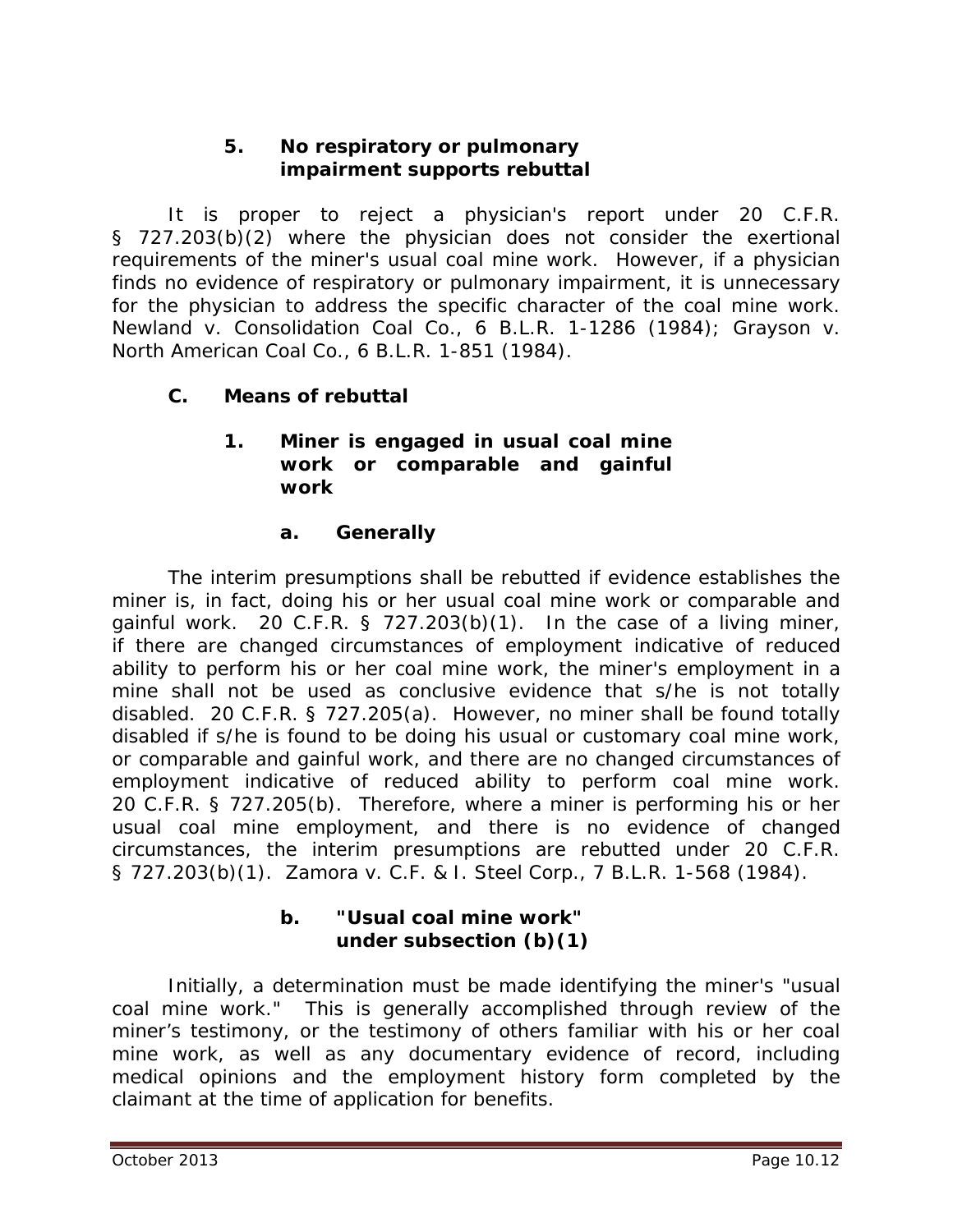The phrase "usual coal mine work" is defined as the most recent job a miner performed regularly over a substantial period of time. *Daft v. Badger Coal Co*., 7 B.L.R. 1-124 (1984); *Shortridge v. Beatrice Pocahontas Coal Co*., 4 B.L.R. 1-534 (1982). The Board, in *Brown v. Cedar Coal Co*., 8 B.L.R. 1-86 (1985), found the miner's latest work as a general inside laborer was solely for the purpose of closing down the mine, and was temporary in nature, such that the miner's "usual coal mine work" was his previous position of dispatcher. *See also Uhl v. Consolidation Coal Company*, 10 B.L.R. 1-72 (1987) (a federal mine inspector is a "miner" within the meaning of the Act, and rebuttal was established under 20 C.F.R. § 727.203(b)(1) where the miner continued to perform his usual coal mine work as an inspector).

However, the presumptions cannot be rebutted under 20 C.F.R. § 727.203(b)(1) if the miner obtains only "make work," has sporadic mining jobs, makes only marginal earnings, performs poorly due to his health or through extraordinary physical effort, or continues to work in the mines to survive during the pendency of his claim. *Meyer v. Zeigler Coal Co.*, 894 F.2d 902  $(7^{th}$  Cir. 1990).

#### **c. "Comparable and gainful work" under subsection (b)(1)**

The proper legal standard for comparing employment under 20 C.F.R. § 727.203(b)(1) includes a range of factors, with no single factor assuming paramount importance. *Harris v. Director, OWCP*, 3 F.3d 103 (4<sup>th</sup> Cir. 1993). To determine whether the miner is engaged in "comparable and gainful work," the Administrative Law Judge must compare the general skills and abilities required in the present job with those of the miner's former job, as well as the amount of compensation. *Ratliff v. BRB*, 816 F.2d 1121 (6th Cir. 1981); *Big Horn Coal Co. v. Director, OWCP*, 897 F.2d 1050 (10th Cir. 1990). In *Echo v. Director, OWCP*, 744 F.2d 327 (3rd Cir. 1984), the Third Circuit added, "Relevant factors in considering comparability of present employment include relative compensation, working conditions, levels of exertion, educational requirements, location of employment, and skills and abilities required" with "compensation [being] the prime criterion of comparability . . .." *Id*. at 331.

The Board holds, while physical exertion is a factor to consider, identical physical exertion is not required. *Parks v. Director, OWCP*, 9 B.L.R. 1-82 (1986); *Chabala v. Director, OWCP*, 7 B.L.R. 1-6 (1984); *Caton v. Amax Coal Co*., 6 B.L.R. 1-571 (1983). However, the Board upheld an Administrative Law Judge's finding of no comparability where the miner's current job was higher paying, and involved sedentary activity and some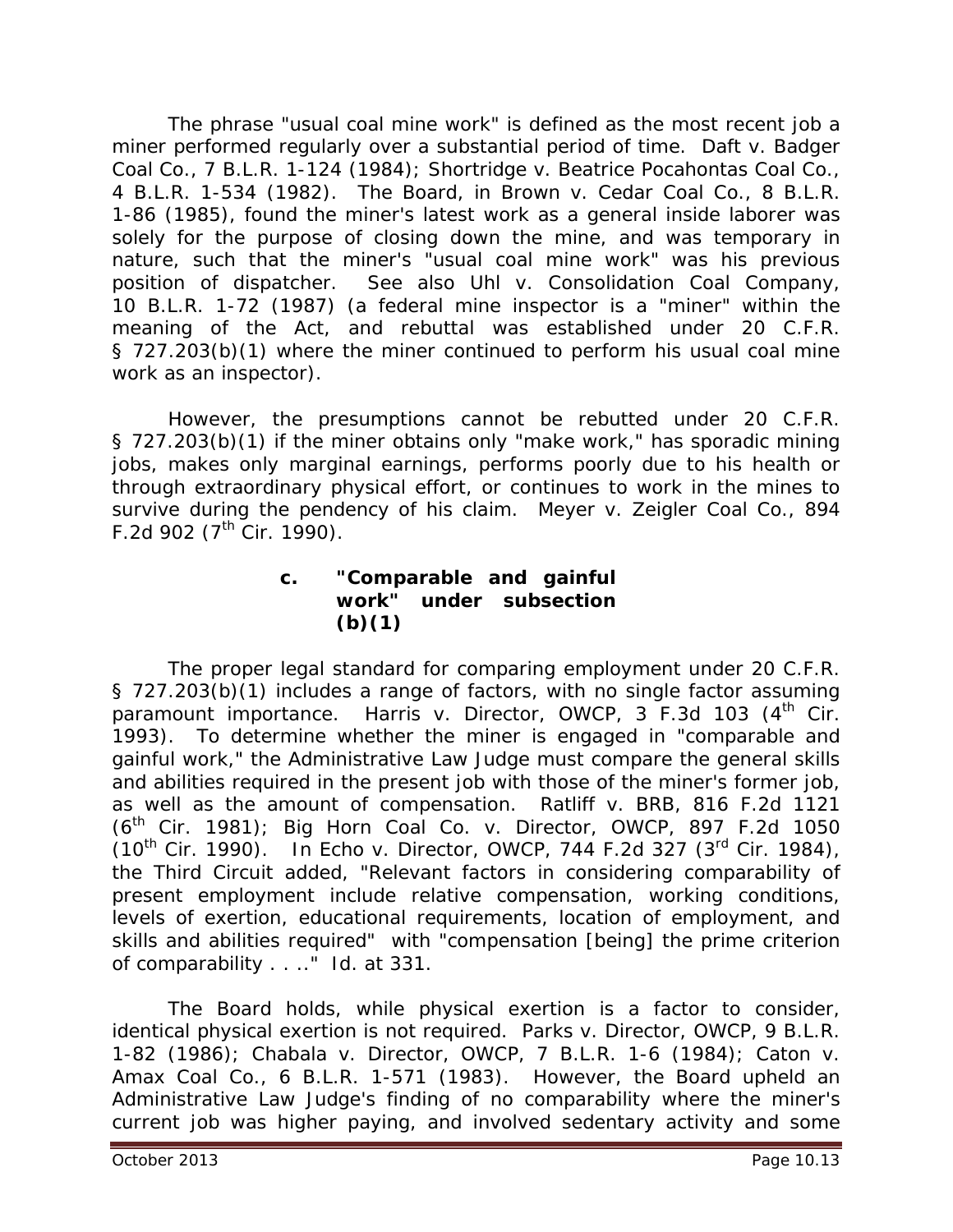supervisory skills, but no technical skills. *Carter v. Beth-Elkhorn Corp*., 7 B.L.R. 1-15 (1984).

#### **2. Miner is** *able* **to perform usual coal mine work or comparable and gainful work**

# **a. Standard for subsection (b)(2) rebuttal**

The interim presumptions shall be rebutted if, in light of all relevant evidence, the miner is *able* to do his or her usual coal mine work or comparable and gainful work. This is so even if the miner is not presently employed. 20 C.F.R. § 727.203(b)(2).

The factors applicable to a determination of the miner's usual coal mine work are the same under this section as those set forth above regarding 20 C.F.R. § 727.203(b)(1).

#### Benefits Review Board

The Board interpreted this section to allow two methods of rebuttal for demonstrating the miner is *able* do his or her usual coal mine work: (1) the absence of a respiratory or pulmonary impairment; or, (2) the miner's impairment is not totally disabling. *Bibb v. Clinchfield Coal Co*., 7 B.L.R. 1-134 (1984); *Coleman v. Kentland-Elkhorn Coal Co*., 5 B.L.R. 1-260 (1983); *Sykes v. Itmann Coal Co*., 2 B.L.R. 1-1089 (1980).

The Third, Fourth, Sixth, and Eleventh Circuit Courts of Appeals rejected the Board's interpretation of 20 C.F.R. § 727.203(b)(2) rebuttal to state, if the miner is totally disabled *for any reason*, then subsection (b)(2) rebuttal is precluded. The Seventh Circuit, on the other hand, concludes (b)(2) rebuttal may be established if the disabling impairment is wholly unrelated to black lung disease. The following is a summary of circuit court decisions addressing rebuttal under 20 C.F.R. § 727.203(b)(2):

**Third Circuit** 

In *Kertesz v. Crescent Hills Coal Co.*, 788 F.2d 158 (3rd Cir. 1986), the court stated, "Because it is undisputed that Kertesz is totally disabled and unable to do his usual coal mine work or comparable and gainful work, we believe the BRB erred in invoking § 727.203(b)(2). The court further held, "We believe to the contrary, that evidence showing the presumed disease does not exist goes to rebuttal under  $\S$  727.203(b)(4) . . ., and evidence showing some other disease caused the disability goes to rebuttal under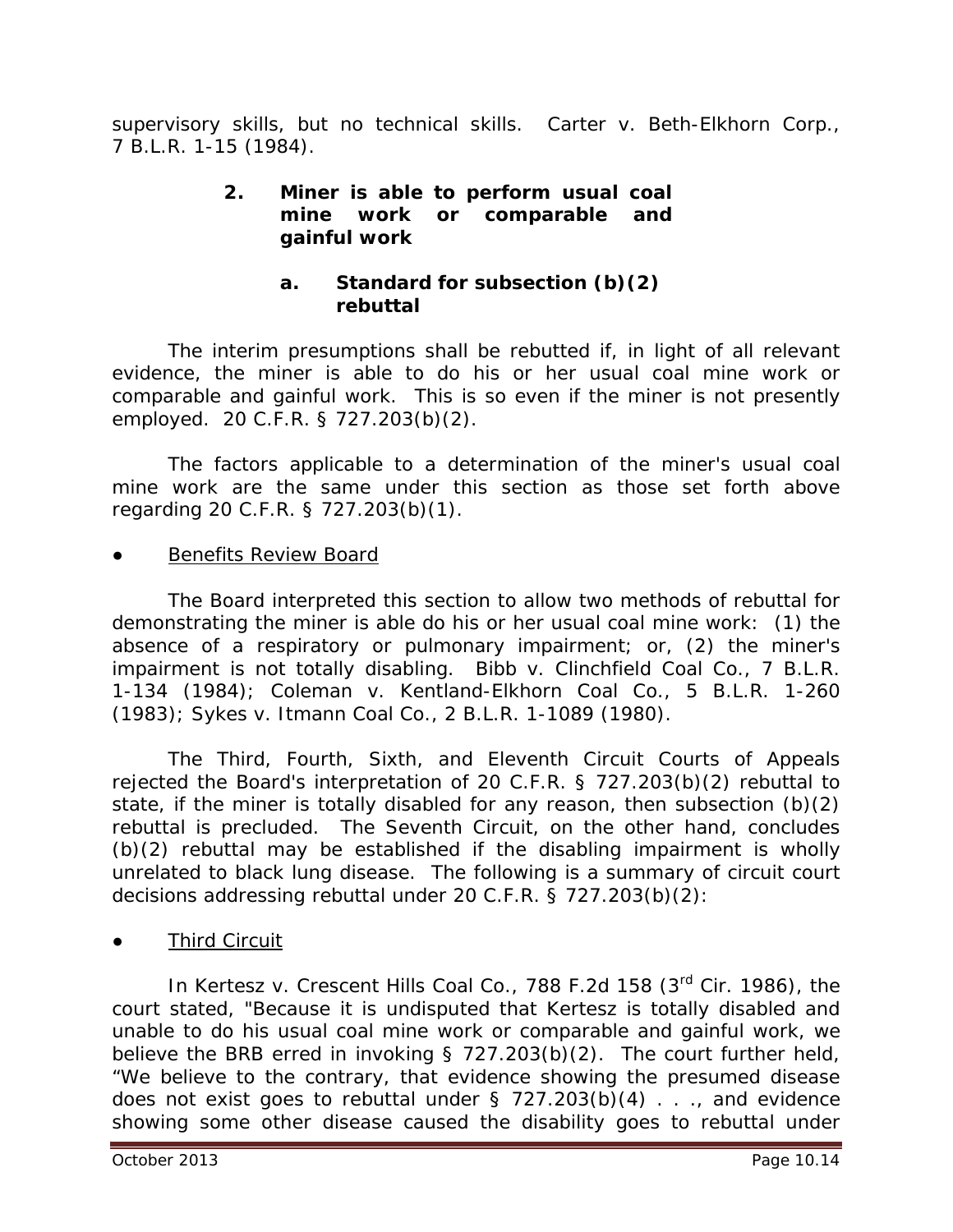§ 727.203(b)(3)." *Id*. at 162, fn. 5. Therefore, for a party to establish rebuttal under (b)(2), the party also must demonstrate the miner is not disabled for *any* reason. *See also Oravitz v. Director, OWCP*, 843 F.2d 738  $(3^{rd}$  Cir. 1988).

#### **Fourth Circuit**

In *Sykes v. Director, OWCP*, 812 F.2d 890 (4<sup>th</sup> Cir. 1987), the court stated, "For an employer to rebut the interim presumption under 20 C.F.R. § 727.203(b)(2), consideration should be given to the health requirements for work comparable to that performed by the claimant. *Id.* at 893. *See also Grigg v. Director, OWCP*, 28 F.3d 416 (4<sup>th</sup> Cir. 1994) (Employer must demonstrate "the claimant is able, from a whole-man standpoint, of doing his usual coal mine or comparable gainful work"); *Adkins v. Director, OWCP, 824 F.2d 287 (4<sup>th</sup> Cir. 1987).* 

In *Harman Mining Co. v. Layne*, 21 B.L.R. 2-507, Case No. 97-1385  $(4<sup>th</sup>$  Cir. 1998) (unpub.), the Administrative Law Judge properly refused to reopen the record on remand where Employer was on notice of the standard for establishing (b)(2) rebuttal, *i.e.,* it must demonstrate that the miner was not disabled for any reason, from the plain language of the regulation, which requires that Employer establish "the individual is able to do his usual coal mine work or comparable and gainful work." According to the court, Board decisions to the contrary were inconsistent with the language of the regulation, and the fact that Employer "chose to restrict its evidence to the lesser standard . . . does not allow it to avoid the fact that it was on notice of the higher standard."

#### ● Sixth and Eleventh Circuits

Subsection (b)(2) rebuttal is precluded where the miner is disabled for *any* reason. *Martin v. Alabama By-Products Corp.*, 864 F.2d 1555 (11th Cir. 1989); *Cooley v. Island Creek Coal Co*., 845 F.2d 622 (6th Cir. 1988)*; York v. BRB*, 819 F.2d 134 (6th Cir. 1987); *Wright v. Island Creek Coal Co*., 824 F.2d 505 (6th Cir. 1987); *Patton v. National Mines Corp*., 825 F.2d 1035  $(6<sup>th</sup>$  Cir. 1987). However, the Sixth Circuit holds a physician's finding of no disabling respiratory impairment is equivalent to a finding that the miner can perform his usual coal mine employment, where there is no evidence of any other impairment in the record. *Neace v. Director, OWCP*, 867 F.2d 264  $(6^{th}$  Cir. 1989).

#### Seventh Circuit

The Seventh Circuit went in a different direction with regard to subsection (b)(2) rebuttal. In *Freeman United Coal Mining Co. v. Foster*,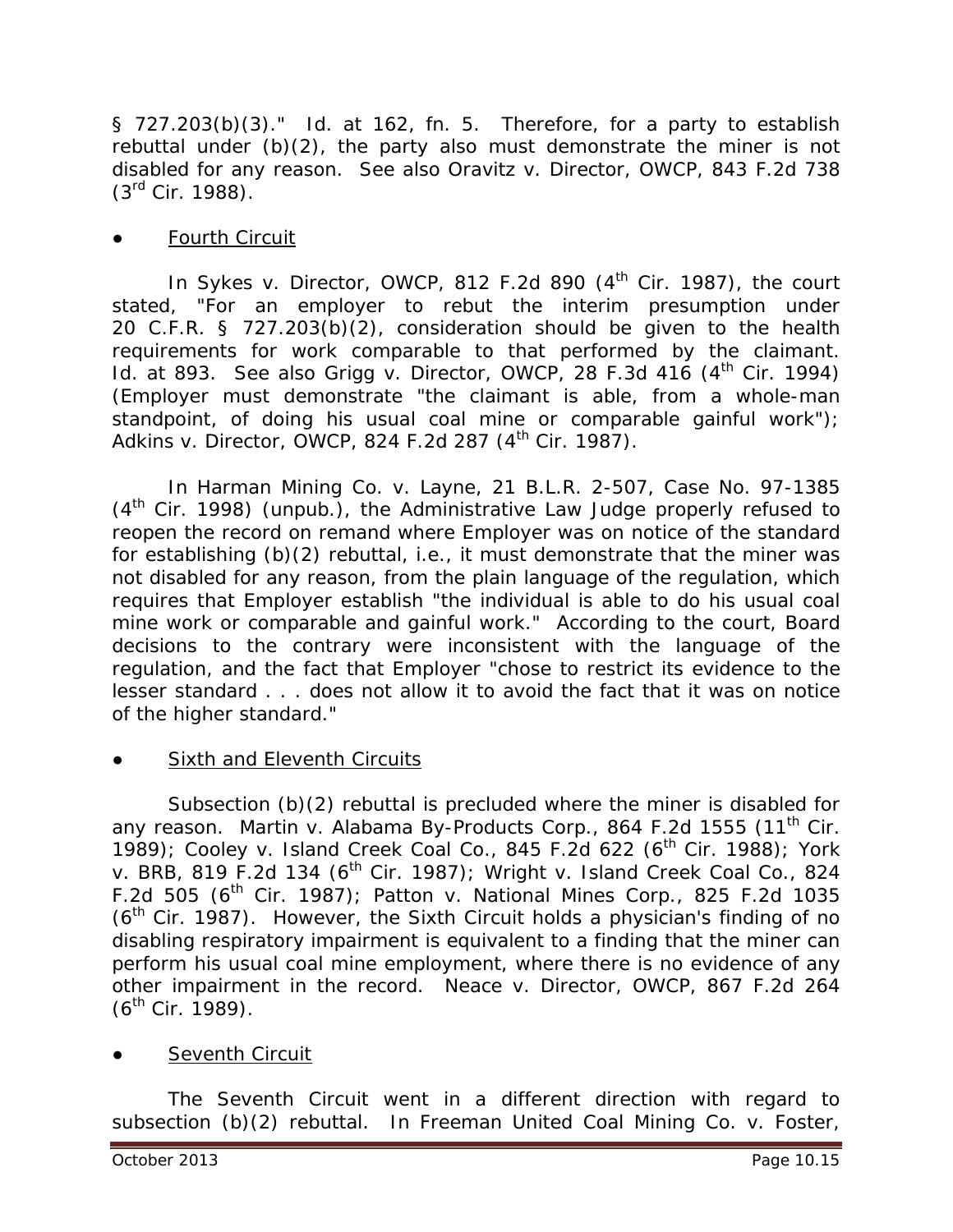30 F.3d 834 (7th Cir. 1994), *cert. denied*, 514 U.S. 1035 (1995), a panel held rebuttal under 20 C.F.R. § 727.203(b)(2) may be accomplished if the totally disabling impairment is wholly unrelated to black lung disease. In so holding, the panel found the miner's totally disabling back injury was sufficient to establish (b)(2) rebuttal. The court reasoned the rebuttal provisions at 20 C.F.R. § 727.203(b) should be read "as a whole" to "identify and compensate 'total disability due to pneumoconiosis.'" *See also Peabody Coal Co. v. Director, OWCP [Goodloe]*, 116 F.3d 207 (7th Cir. 1997); *Old Ben Coal Co. v. Director, OWCP*, 62 F.3d 1003, 1008 (7<sup>th</sup> Cir. 1995).

#### **b. "Usual coal mine work" under subsection (b)(2)**

The circuit courts of appeals and Board hold the inquiry into whether the miner can do his usual coal mine work is solely a question of physical capability. Thus, vocational evidence is irrelevant, and the presumption of disability must be rebutted by medical evidence alone. The vocational standards, as discussed more fully below, are relevant only to the inquiry of whether the miner can perform *comparable and gainful* work. *Adams v. Peabody Coal Co.*, 816 F.2d 1116 (6<sup>th</sup> Cir. 1987); *Ramey v. Kentland-Elkhorn Coal Corp*., 755 F.2d 485 (6th Cir. 1985); *Taft v. Alabama By-Products Corp*., 733 F.2d 1518 (11th Cir. 1984); *Addison v. Jewell Ridge Coal Corp*., 7 B.L.R. 1-438 (1984); *Busetto v. Kaiser Steel Corp*., 7 B.L.R. 1-422 (1984); *Byrne v. Allied Chemical Corp*., 6 B.L.R. 1-734 (1984); *Director, OWCP, v. Beatrice Pocahontas Co*., 698 F.2d 680 (4th Cir. 1983). Therefore, evidence regarding a claimant's educational background, work experience, or age is not relevant to establishing the claimant's ability to do his or her usual coal mine work; rather, such evidence is relevant to showing that s/he can do comparable and gainful work. *Byrne v. Allied Chemical Corp*., 6 B.L.R. 1-734 (1984); *Allen v. Alabama By-Products Corp*., 6 B.L.R. 1-1094 (1984); *Coletti v. Consolidation Coal Co*., 6 B.L.R. 1-698 (1983).

The following constitute a few of the principles of reviewing evidence to determine whether subsection (b)(2) rebuttal is established:

#### Clinical tests and medical reports

It is error for the fact-finder to weigh the results of clinical tests against a physician's opinion; to do so would allow the Administrative Law Judge to substitute his or her opinion for that of a physician. Accordingly, clinical tests may not be weighed against a physician's report under 20 C.F.R. § 727.203(b)(2). *Carpeta v. Mathies Mining Co*., 7 B.L.R. 1-145 (1984).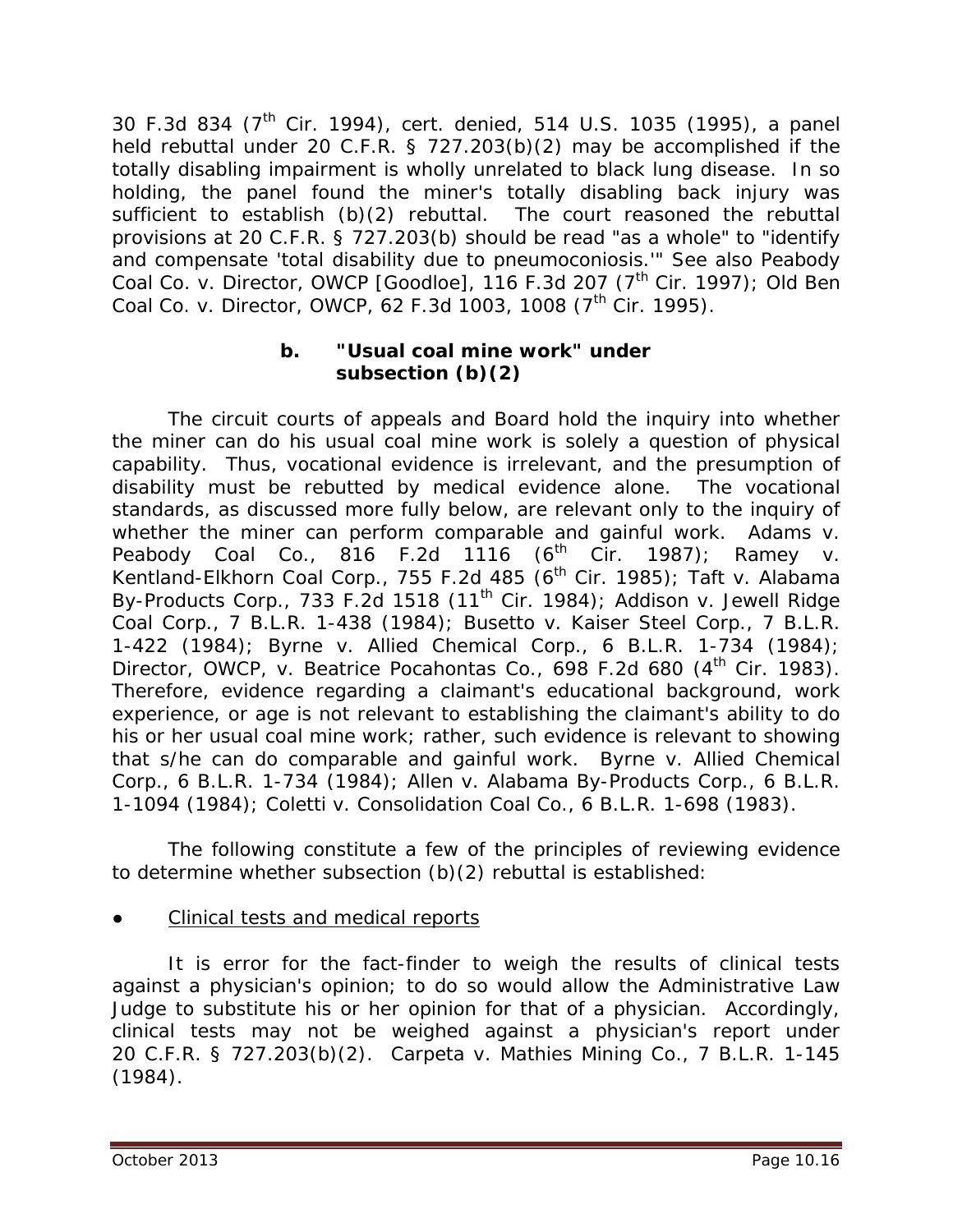# Conforming studies

Pulmonary function studies need not be conforming to be relevant to 20 C.F.R. § 727.203(b)(2) rebuttal. *Hardy v. Director, OWCP*, 7 B.L.R. 1-722 (1985); *Levitz v. Rochester and Pittsburgh Coal Co*., 4 B.L.R. 1-497 (1982).

#### Exertional requirements versus physical limitations

As under 20 C.F.R. § 727.203(a)(4), many physicians' opinions are not phrased in terms of "total disability." Under these circumstances, the Administrative Law Judge must determine the requirements of the miner's usual coal mine work, and then compare the physical requirements of that work against the physical limitations noted by the physicians. *Daft v. Badger Coal Co*., 7 B.L.R. 1-124 (1984); *Bibb v. Clinchfield Coal Co*., 7 B.L.R. 1-134 (1984).

## Non-qualifying ventilatory and blood gas studies

Non-qualifying pulmonary function studies and blood gas testing, standing alone, are insufficient to establish subsection (b)(2) rebuttal. *Whicker v. U.S. Department of Labor* 733 F.2d 346 (4<sup>th</sup> Cir. 1984); *Patellas v. Director, OWCP*, 7 B.L.R. 1-661 (1985); *Addison v. Jewell Ridge Coal Corp*., 7 B.L.R. 1-438 (1984); *Sykes v. Itmann Coal Co*., 2 B.L.R. 1-1089 (1980). According to the Board, the "current legal standard permits a finding of rebuttal based on non-qualifying studies when accompanied by a physician's opinion based in part on the studies." *Wagner v. Badger Coal Co*., 9 B.L.R. 1-69 (1986); *Kincaid v. Consolidation Coal Co*., 8 B.L.R. 1-256 (1985). Indeed, because the interpretation of pulmonary function studies is medical in nature, it is not error for an Administrative Law Judge to rely on a medical opinion of no disability for rebuttal, when it is based in part on a qualifying study, providing the physician sets forth adequate rationale for his or her conclusions. *Street v. Consolidation Coal Co.*, 7 B.L.R. 1-65 (1984); *Kendrick v. Kentland-Elkhorn Coal Corp*., 5 B.L.R. 1-730 (1983).

#### Percentage of disability

With regard to invocation under 20 C.F.R. § 727.203(a)(4), a physician's opinion that a miner suffers from a 20 to 30% disability does not establish total disability and, therefore, is not sufficient to invoke the interim presumption. The opinion also does not establish the miner could perform his or her usual coal mine work, and cannot support rebuttal under 20 C.F.R. § 727.203(b)(2). *Conley v. Roberts and Schaefer Co*., 7 B.L.R. 1-309 (1984).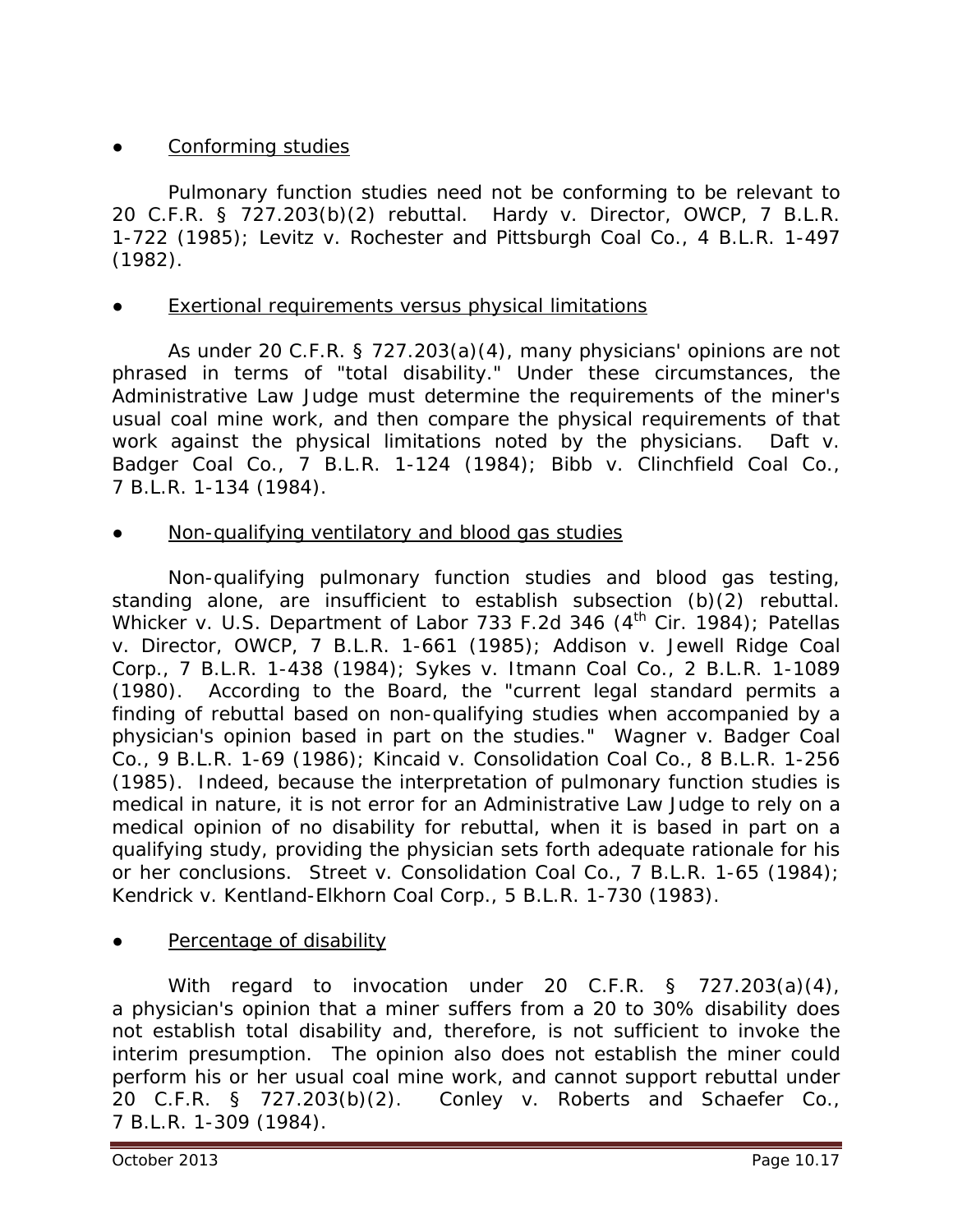## **c. "Comparable and gainful work" under subsection (b)(2)**

#### **Generally**

If evidence is insufficient to demonstrate a miner can do his or her usual coal mine work, then the party opposing entitlement may seek to rebut the presumptions by demonstrating that the miner is able to perform "comparable and gainful work." Under this component of subsection (b)(2) rebuttal, the opposing party must prove the miner is able to perform comparable and gainful work in light of his or her vocational and physical capacity. Moreover, the work must be available in the immediate area of his or her residence. *Ramey v. Kentland-Elkhorn Coal Corp*., 755 F.2d 485 (6<sup>th</sup> Cir. 1985); *Shamrock Coal Co. v. Lee*, 751 F.2d 187 (6<sup>th</sup> Cir. 1985); *Harris v. Director, OWCP,* 3 F.3d 103 (4<sup>th</sup> Cir. 1993) (range of factors to be considered including compensation and physical exertion; court found miner's job as a federal mine inspector was comparable and gainful to his former job as an electrician); *Central Appalachian Coal Co. v. Fletcher*, 697 F.2d 1086 (4th Cir. 1982); *Busetto v. Kaiser Steel Corp*., 7 B.L.R. 1-422 (1984); *Hvizdzak v. North American Coal Corp*., 7 B.L.R. 1-469 (1984).

#### Factors considered

In determining whether a miner can do comparable and gainful work, various factors such as the miner's age, education, work experience, and skill level are considered along with the compensation and exertional requirements of the allegedly "comparable" work. *Big Horn Coal Co. v. Office of Workers' Compensation Programs, 897 F.2d 1052, 1056 (10<sup>th</sup> Cir.* 1990); *Neace v. Director, OWCP*, 867 F.2d 264 (6th Cir. 1989); *Pate v. Director, OWCP*, 834 F.2d 675, 677 (7th Cir. 1987)*; Echo v. Director, OWCP*, 744 F.2d 237 (3rd Cir. 1984) (a lower paying job is not comparable employment); *Allen v. Alabama By-Products Corp*., 6 B.L.R. 1-1094 (1984); *Coletti v. Consolidation Coal Co*., 6 B.L.R. 1-1698 (1983). With regard to compensation, the Board held the Third Circuit's emphasis on compensation in *Echo* should be applied in the converse situation; namely, "where a miner's current employment is more remunerative than his previous coal mine employment." *Romanoski v. Director, OWCP*, 8 B.L.R. 1-407, 1-409 (1985).

#### Reasonable opportunity to be hired

The Fourth and Sixth Circuits hold there is no requirement that the party opposing entitlement show the miner has a "reasonable opportunity to be hired." *Shamrock Coal Co. v. Lee*, 751 F.2d 187 (6<sup>th</sup> Cir. 1985); *Central* Appalachian Coal Co. v. Fletcher, 697 F.2d 1086 (4<sup>th</sup> Cir. 1982). However,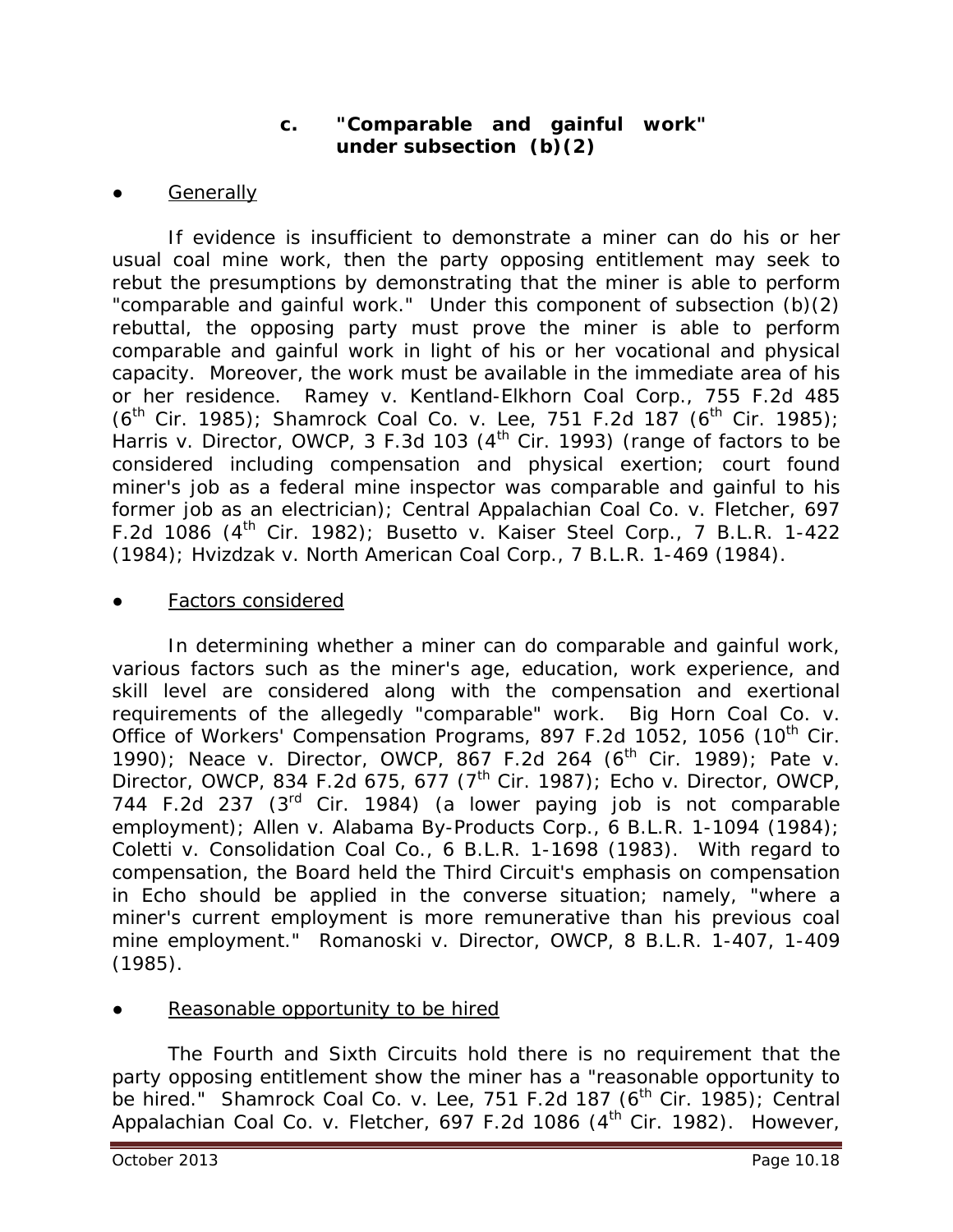the Board reached a contrary conclusion in *Temple v. Big Horn Coal Co*., 7 B.L.R. 1-573 (1984).

#### **3. Total disability did not arise in whole or in part out of coal mine employment**

The interim presumptions shall be rebutted if evidence establishes the miner's total disability respiratory impairment did not arise in whole, or in part, out of coal mine employment. 20 C.F.R. § 727.203(b)(3). Whether a miner is totally disabled due to pneumoconiosis is primarily a medical determination. *Harlow v. Imperial Colliery Coal Co*., 5 B.L.R. 1-896 (1983). However, lay evidence, corroborated by some medical evidence, may support such a determination. *Rickard v. C & K Coal Co*., 7 B.L.R. 1-372 (1984); *Wilson v. U.S. Steel Corp*., 6 B.L.R. 1-1055 (1984).

However, a physician's opinion, which is equivocal regarding the etiology of the miner's respiratory impairment, is insufficient to support subsection (b)(3) rebuttal. *Island Creek Coal Co. v. Holdman*, 202 F.3d 873  $(6<sup>th</sup>$  Cir. 2000) (a physician who concluded simple pneumoconiosis "probably" would not disrupt a miner's pulmonary function did not support  $(b)(3)$  rebuttal).

#### **a. Evolution of the "rule out" standard**

The Board originally held the "in whole or in part" language of subsection (b)(3) was not consistent with the Act since it would permit a claimant to receive benefits where the miner was not totally disabled due solely to coal workers' pneumoconiosis. *Wilson v. U.S. Steel Corp*., 6 B.L.R. 1-1055 (1984); *Jones v. The New River Company*, 3 B.L.R. 1-199 (1981). However, the Board's decision in *Jones* was overruled by several circuits, which embraced the "rule out" standard, *i.e.* the party opposing entitlement must submit medical evidence sufficient to support a finding that pneumoconiosis in no way (not even in a marginally significant manner) contributed to the miner's total disability. *See Carozza v. U.S. Steel Corp*., 727 F.2d 74 (3rd Cir. 1984); *Bernardo v. Director, OWCP*, 790 F.2d 351 (3rd Cir. 1986); *Bethlehem Mines Corp. v. Massey*, 736 F.2d 120 (4<sup>th</sup> Cir. 1984); *Gibas v. Saginaw Mining Co*., 748 F.2d 1112 (6th Cir. 1984); *Alabama By-Products Corp. v. Killingsworth, 733 F.2d 1511 (11<sup>th</sup> Cir. 1984).*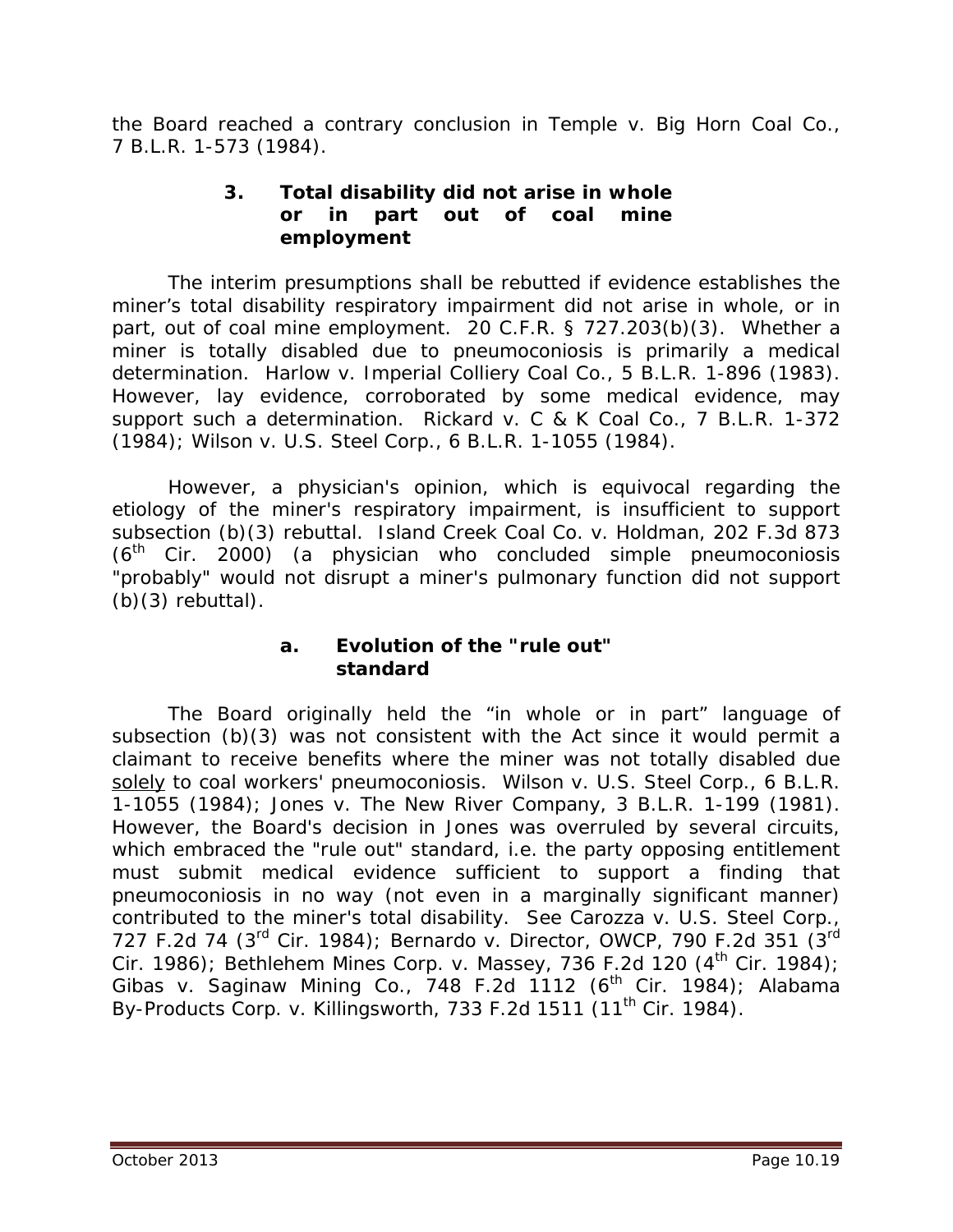## **b. Standards for establishing subsection (b)(3) rebuttal**

The Board and several circuit courts adopted the "rule out" standard for demonstrating subsection (b)(3) rebuttal. Only the Sixth, Seventh, and Eighth Circuits employ the "contributing cause" standard for demonstrating rebuttal under this subsection.

#### **Benefits Review Board**

*Borgenson v. Kaiser Steel Corp.*, 12 B.L.R. 1-169 (1989) (*en banc*)(the employer must "rule out" the causal nexus between the miner's disability and coal mine employment).

Third Circuit

*Plesh v. Director, OWCP*, 71 F.3d 103 (3<sup>rd</sup> Cir. 1995) (an equivocal physician's opinion is insufficient to sustain this burden); *Kline v. Director, OWCP*, 877 F.2d 1175 (3rd Cir. 1989).

**Fourth Circuit** 

*Lane Hollow Coal Co. v. Director, OWCP [Lockhart]*, 137 F.3d 799 (4th Cir. 1998) ("[t]here is a critical difference between evidence of no impairment, which can, if credited, rebut the interim presumption, and no evidence of impairment, which cannot"); *Grigg v. Director, OWCP*, 28 F.3d 416 (4th Cir. 1994); *The Youghiogheny & Ohio Coal Co. v. Angus*, 996 F.2d 130 (6th Cir. 1993), *cert. den.* No. 93-390 (Jan. 10, 1994), (an employer cannot accomplish (b)(3) rebuttal by demonstrating the miner suffers from a second disability, which is independent of his pneumoconiosis); *Consolidation Coal Co. v. Borda*, 171 F.3d 175 (4th Cir. 1999); *Cox v. Shannon-Pocahontas Mining Co.*, 6 F.3d 190 (4<sup>th</sup> Cir. 1993) (a physician's statement that the miner's total disability did not contribute to his cardiac disease or diabetes was insufficient to "rule out" the causal nexus between the miner's total disability and his coal mine employment); *Bethlehem Mines Corp. v. Henderson, 939 F.2d 143 (4<sup>th</sup> Cir. 1991); Bethlehem Mines Corp. v. Massey*, 736 F.2d 120, 123 (4<sup>th</sup> Cir. 1984).

In *Harman Mining Co. v. Layne*, 21 B.L.R. 2-507, Case No. 97-1385  $(4<sup>th</sup>$  Cir. 1998) (unpub.), it was not an abuse of discretion for the Administrative Law Judge to refuse to reopen the record on remand for additional evidence under 20 C.F.R.  $\S$  727.203(b)(2) and (b)(3) 25 years after filing of the claim. Employer argued the court's decision in *Bethlehem Mines Corp. v. Massey*, 736 F.2d 120 (4th Cir. 1984), which was issued after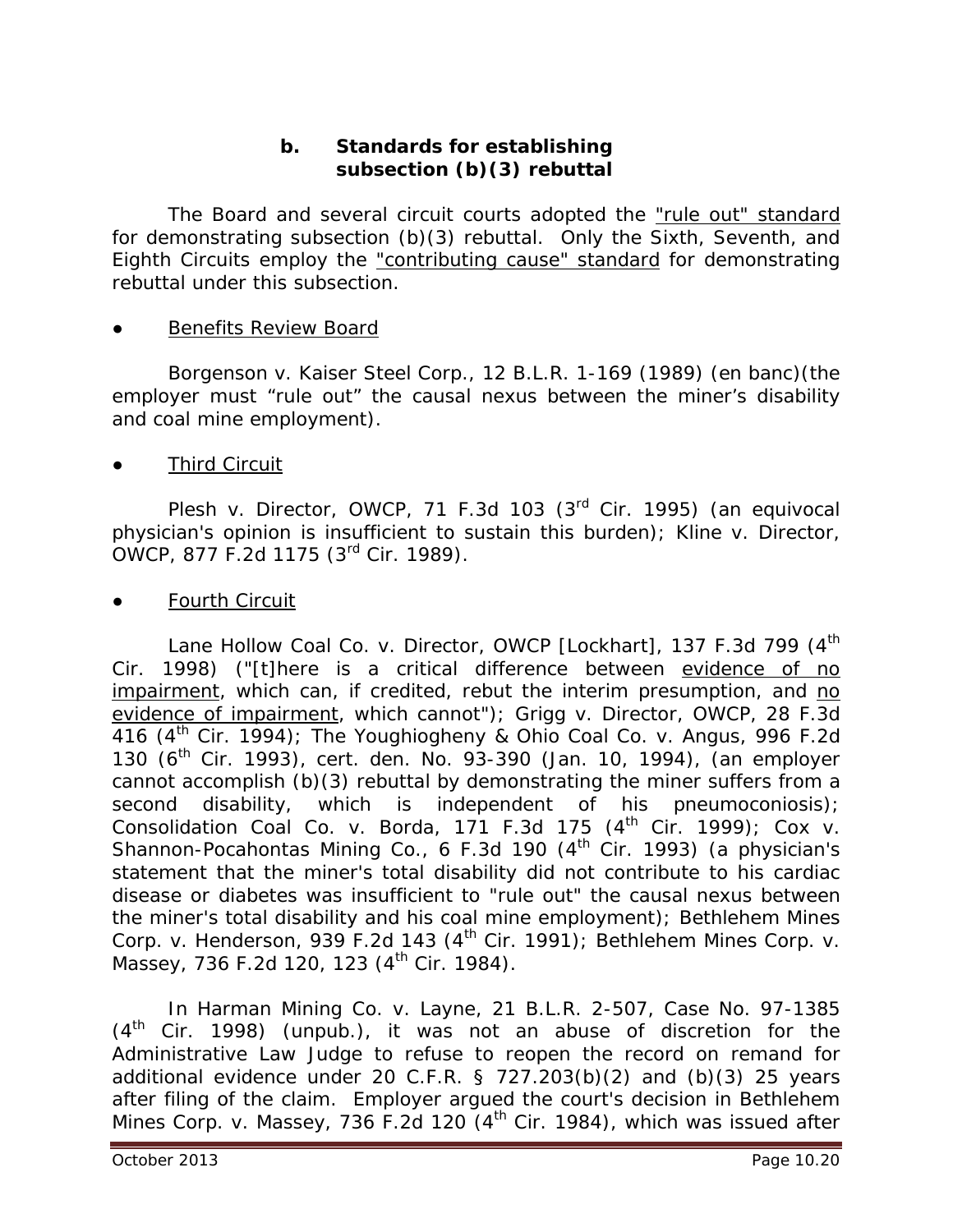the record closed in *Layne*, changed the legal standard for subsection (b)(3) rebuttal such that Employer was entitled to present new evidence on the issue. The Fourth Circuit held, to the contrary, *Massey* did not represent a change in the law; rather, it "simply reaffirmed existing law" that Employer must present evidence sufficient to "rule-out" any causal nexus between the miner's coal mine employment and total disability. In so holding, the court cited to its decisions in *Hampton v. Dept. of Labor*, 678 F.2d 506 (4<sup>th</sup> Cir. 1982) (per curiam) and *Rose v. Clinchfield Coal Co.*, 614 F.2d 936 (4th Cir. 1980), which were issued prior to the time the record closed in *Layne*.

By unpublished decision in *Brooks v. Clinchfield Coal Co.*, BRB No. 97-1225 BLA (June 2, 1988)(unpub.), a case arising in the Fourth Circuit, the Board stated the following with regard to establishing subsection (b)(3) rebuttal:

[T]he [Fourth Circuit] made it clear that in order to establish subsection (b)(3) rebuttal based on a medical opinion diagnosing no pulmonary impairment, the physician must state his opinion with clarity, rule out any impairment entirely, and accept the existence of pneumoconiosis, if the adjudicator finds the disease present.

The Board held, where one physician found a moderate pulmonary impairment and two other physicians (upon whose opinions the Administrative Law Judge relied to find subsection (b)(3) rebuttal) failed to diagnose the presence of pneumoconiosis, then the medical opinion evidence was insufficient to find rebuttal. The Board cited to *Lambert v. Itmann Coal*  Co., 70 F.3d 112 (4<sup>th</sup> Cir. 1995), and stated, "[I]f a physician's opinion that the miner did not have pneumoconiosis does not serve as the basis for his or her opinion regarding the cause of the miner's impairment, it may support rebuttal under subsection (b)(3)."

**Sixth Circuit** 

*Island Creek Coal Co. v. Holdman*, 202 F.3d 873 (6<sup>th</sup> Cir. 2000) (a physician, who concluded simple pneumoconiosis "probably" would not disrupt a miner's pulmonary function, was too equivocal and insufficient to demonstrate rebuttal under 20 C.F.R. § 727.203(b)(3)); *Saginaw Mining Co. v. Ferda*, 879 F.2d 198 (6th Cir. 1989). *See also Edmiston v. F&R Coal Co.*, 14 B.L.R. 1-65 (1990) (in the Sixth Circuit, "it is employer's burden to rule out pneumoconiosis as a contributing factor to the miner's total disability"); *Tennessee Consolidated Coal Co. v. Crisp*, 866 F.2d 179 (6<sup>th</sup> Cir. 1989).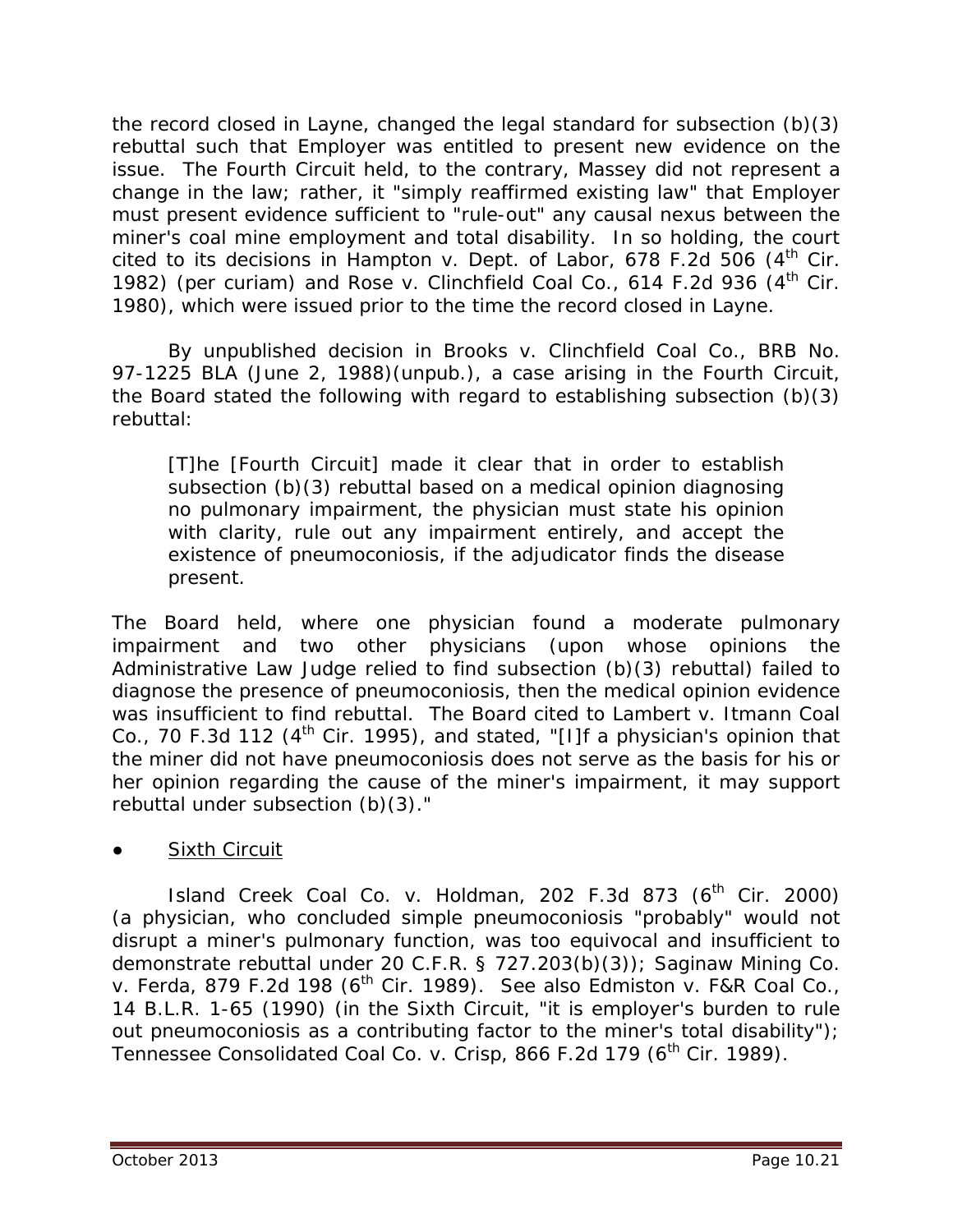#### **Seventh Circuit**

In two post-*Pauley* decisions, the Seventh Circuit reaffirmed its earlier holding in *Wetherill v. Director, OWCP*, 812 F.2d 376 (7<sup>th</sup> Cir. 1987); *to wit*, rebuttal under 20 C.F.R. § 727.203(b)(3) requires that the party opposing entitlement establish the miner's pneumoconiosis was not a contributing cause of his or her total disability.

In *Peabody Coal Co. v. Director, OWCP [Vigna]*, 22 F.3d 1388 (7<sup>th</sup> Cir. 1994), the Seventh Circuit held, to establish rebuttal under 20 C.F.R. § 727.203(b)(3), Employer must demonstrate by a preponderance of the evidence that black lung disease was not a contributing cause of the miner's disability. The phrase "contributing cause" is interpreted to mean whether the cause is "necessary, but not sufficient, to bring about the miner's disability." Thus, where the "evidence dictates that (the miner's) total disability was caused by the stroke which he sustained in 1971," then s/he is not entitled to benefits under the Act. *See also Freeman United Coal Mining Co. v. Director, OWCP*, 20 F.3d 289 (7<sup>th</sup> Cir. 1994) (rebuttal under (b)(3) was not established where the physician stated that the miner's pneumoconiosis did not contribute "significantly" to his total disability; the court held such an opinion does not "exclude the possibility that the disease contributed in some, presumably lesser, degree").

In *R&H Steel Buildings, Inc. v. Director, OWCP*, 146 F.3d 514 (7<sup>th</sup> Cir. 1998), the court addressed the standard for 20 C.F.R. § 727.203(b)(3) rebuttal to state, "[N]o matter how it's viewed, rebuttal under this section is an uphill battle." The court observed, "The company is confronted with a person presumed to be disabled because of pneumoconiosis-which is a chronic dust disease of the lungs arising from coal mine employment-and it must show that the disability did not arise, even in part, from coal mine employment." According to the court, x-ray evidence is insufficient as a matter of law to establish rebuttal under  $(b)(3)$ , and it cited to "[o]ne study (which) has shown that 25 percent of people with pneumoconiosis had negative x-rays." The court then affirmed the Administrative Law Judge's finding of no rebuttal on grounds that the physicians' opinions offered by Employer were equivocal and conclusory.

In *Gulley v. Director, OWCP*, 397 F.3d 535 (7<sup>th</sup> Cir. 2005), black lung benefits were precluded where the miner was totally disabled due to blindness. The court noted, under 20 C.F.R. § 727.203(b)(3), a miner "cannot recover benefits if he was totally disabled by an unrelated, non-pulmonary condition notwithstanding his probable pneumoconiosis." The Seventh Circuit did state, however, if the amended regulatory provisions at 20 C.F.R. § 718.204(a) had been applicable, then the miner's blindness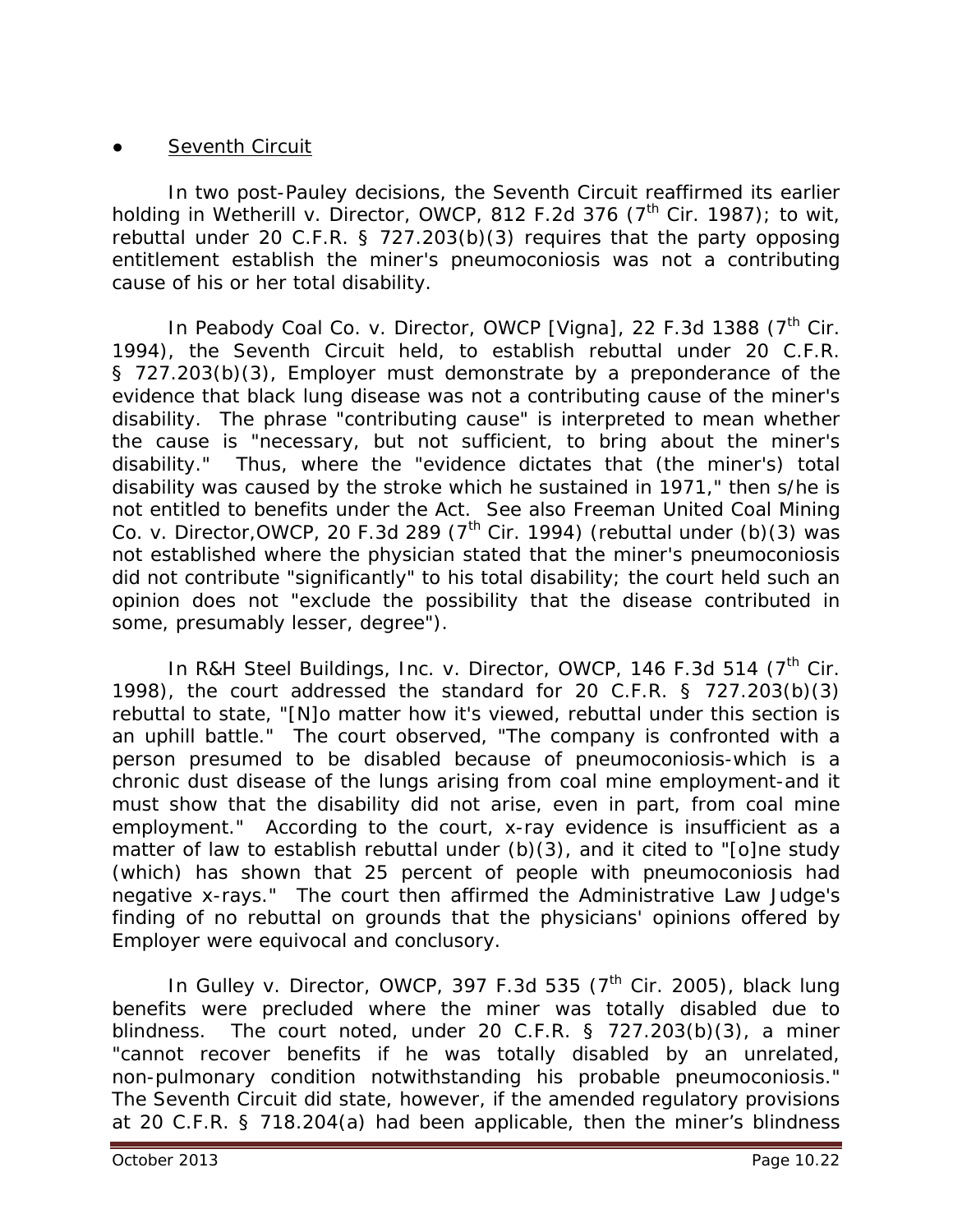would not have precluded an award of black lung benefits.

**Eighth Circuit** 

*Consolidation Coal Co. v. Smith*, 837 F.2d 321 (8<sup>th</sup> Cir. 1988) ("contributing cause" standard applied).

**Ninth Circuit** 

Palmer Coking Coal Co. v. Director, OWCP, 720 F.2d 1054 (9<sup>th</sup> Cir. 1983)(rule out standard applied).

**Tenth Circuit** 

*Rosebud Coal Sales Co. v. Weigand*, 831 F.2d 926 (10<sup>th</sup> Cir. 1987) (rule out standard applied).

**Eleventh Circuit** 

*Thomas v. United States Steel Corp.*, 843 F.2d 503 (11<sup>th</sup> Cir. 1988) (rule out standard applied).

#### **c. Specific principles of weighing evidence under 20 C.F.R. § 727.203(b)(3)**

The following list constitutes various case summaries containing principles of weighing medical evidence, which are specific to subsection (b)(3) rebuttal:

Checking a box

Merely checking the box marked "no" on the Department of Labor form, in response to whether the diagnosed condition is related to coal mine employment, is sufficient to establish that the impairment suffered by the miner is not related to coal dust exposure. *Cryster v. Christopher Coal Co*., 6 B.L.R. 1-518 (1983); *Bray v. Director, OWCP*, 6 B.L.R. 1-400 (1983); *Simpson v. Director, OWCP*, 6 B.L.R. 1-49 (1983).

Equivocal opinion

Where the medical evidence is equivocal, rebuttal is not established under 20 C.F.R. § 727.203(b)(3). *DeKnuydt v. Zeigler Coal Co*., 7 B.L.R. 1-78 (1984). Thus, if a physician states a miner's respiratory symptoms "could" have been caused by his smoking history, aortic stenosis, or high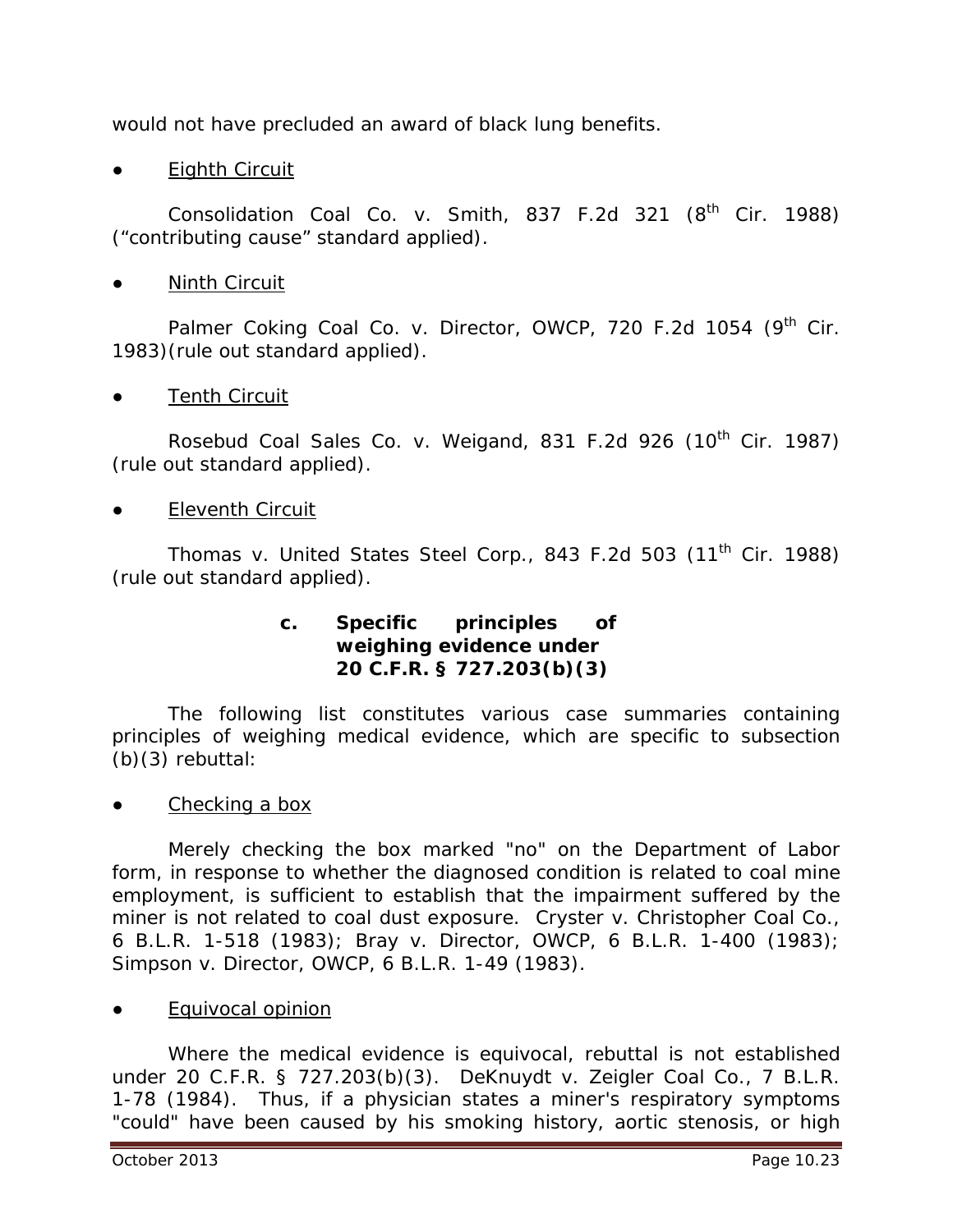blood pressure, then the opinion does not have the requisite degree of medical certainty to support rebuttal. *Parsons v. Black Diamond Coal Co*., 7 B.L.R. 1-236 (1984). *See also Island Creek Coal Co. v. Holdman*, 202 F.3d 873 ( $6<sup>th</sup>$  Cir. 2000) (a physician who concluded simple pneumoconiosis "probably" would not disrupt a miner's pulmonary function did not demonstrate (b)(3) rebuttal); *R&H Steel Buildings, Inc. v. Director, OWCP*, 146 F.3d 514 (7th Cir. 1998); *Carpeta v. Mathies Coal Co*., 7 B.L.R. 1-145 (1984).

# **Etiology of total disability only**

The relevant inquiry under 20 C.F.R. § 727.203(b)(3) is the cause of the miner's total disability, not the cause of the miner's pneumoconiosis. Said differently, "the administrative law judge's findings with regard to the cause of claimant's pneumoconiosis have no relevance at subsection (b)(3) rebuttal." *Lucas v. Director, OWCP*, 11 B.L.R. 1-61, 63 (1988). *See also Adkins v. Director, OWCP*, 6 B.L.R. 1-1318 (1984).

Hostile-to-the-Act

The report of a physician, whose basic opinions are contrary to the Act, may not be used as rebuttal evidence under 20 C.F.R. § 727.203(b)(3). One example is a physician who concludes the miner's total disability can never be due to pneumoconiosis. *Dillow v. Duquesne Light Co*., 6 B.L.R. 1-813 (1984).

The "later evidence" rule

The "later evidence" rule applies to rebuttal under 20 C.F.R. § 727.203(b)(3). In *Cosalter v. Mathies Coal Co*., 6 B.L.R. 1-1182 (1984), it was proper for an Administrative Law Judge to accord lesser weight to a physician's opinion (that the claimant's chronic bronchitis and hypertension were unrelated to coal mine employment) where the physician's report predated other medical reports by several years. *See also Coomes v. Island Creek Coal Co*., 6 B.L.R. 1-1176 (1984); *Kendrick v. Kentland-Elkhorn Coal Corp*., 5 B.L.R. 1-730 (1983).

# Non-examining physician

The Fourth Circuit holds, as a matter of law, rebuttal is not accomplished under subsection (b)(3) based on a non-examining physician attributing the miner's total disability to a source not discussed by the examining physicians. *See Bethlehem Mines Corp. v. Massey*, 736 F.2d 120, 123  $(4<sup>th</sup>$  Cir. 1984) (non-examining physician's conclusion that the miner's emphysema was related to his smoking history was outweighed by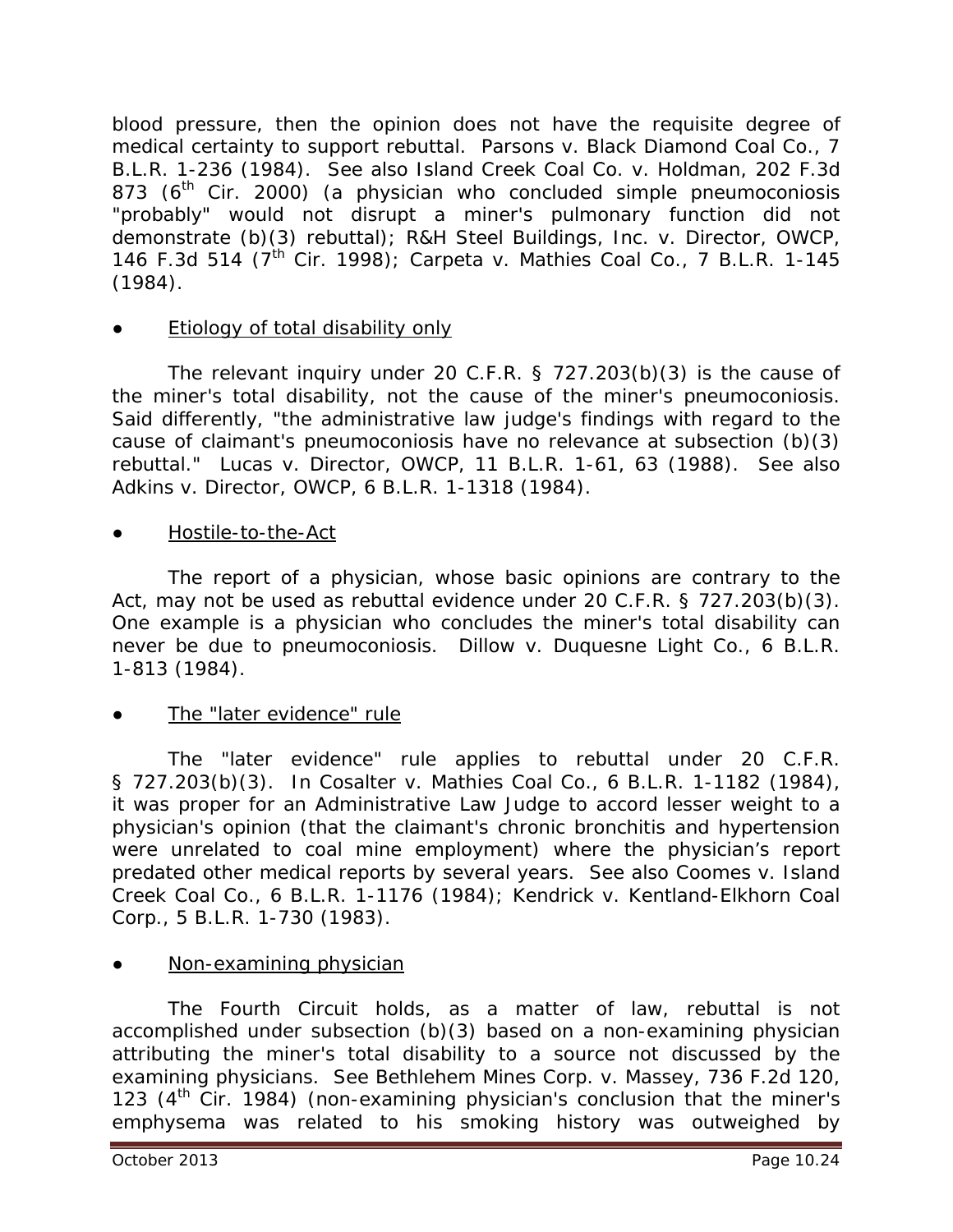examining physicians' opinions, which did not discuss the impact of the miner's smoking history and attributed his lung condition to coal dust exposure); *Malcomb v. Island Creek Coal Co.*, 15 F.3d 364 (4<sup>th</sup> Cir. 1994) (subsection (b)(3) rebuttal not accomplished where only non-examining physicians attributed miner's total disability to alcoholism). *See also Johnson v. Old Ben Coal Co.*, 19 B.L.R. 1-103 (1995) (applying *Malcomb* to a case arising in the Fourth Circuit).

The Board, however, holds a non-examining physician may be accorded weight under subsection (b)(3) even if s/he attributes the miner's respiratory impairment to an ailment not discussed by examining physicians. *Cochran v.Consolidation Coal Co.*, 12 B.L.R. 1-136 (1989); *Presley v. Sunshine, Inc.*, 8 B.L.R. 1-410 (1985).

## • Non-qualifying studies

In *Bates v. Creek Coal Co.*, 18 B.L.R. 1-1 (1993), the Board held, "[N]on-qualifying objective studies of record are not determinative of causation, and are on their own, insufficient to establish rebuttal at Section 727.203(b)(3)."

#### Silent opinion

Reports of physicians, which are silent as to the cause of a miner's total disability, do not support rebuttal under 20 C.F.R. § 727.203(b)(3). *Bates v. Creek Coal Co.*, 18 B.L.R. 1-1 (1993); *Tinch v. Director, OWCP*, 6 B.L.R. 1-1284 (1984); *Allen v. Brown Badgett, Inc*., 6 B.L.R. 1-567 (1983).

# **d. A finding of "no impairment"**

While the language of the rebuttal provisions at 20 C.F.R. § 727.203(b)(3) are focused on the etiology of a miner's total disability, controversy has arisen regarding whether a finding of "no impairment" is sufficient to establish rebuttal under this subsection.

The following cases set forth the viewpoints of the Board and various circuit courts of appeal that have addressed this issue:

Benefits Review Board

In *Pollice v. Marcum*, 11 B.L.R. 1-23 (1987), a finding of no pulmonary or respiratory impairment was sufficient to establish subsection (b)(3) rebuttal.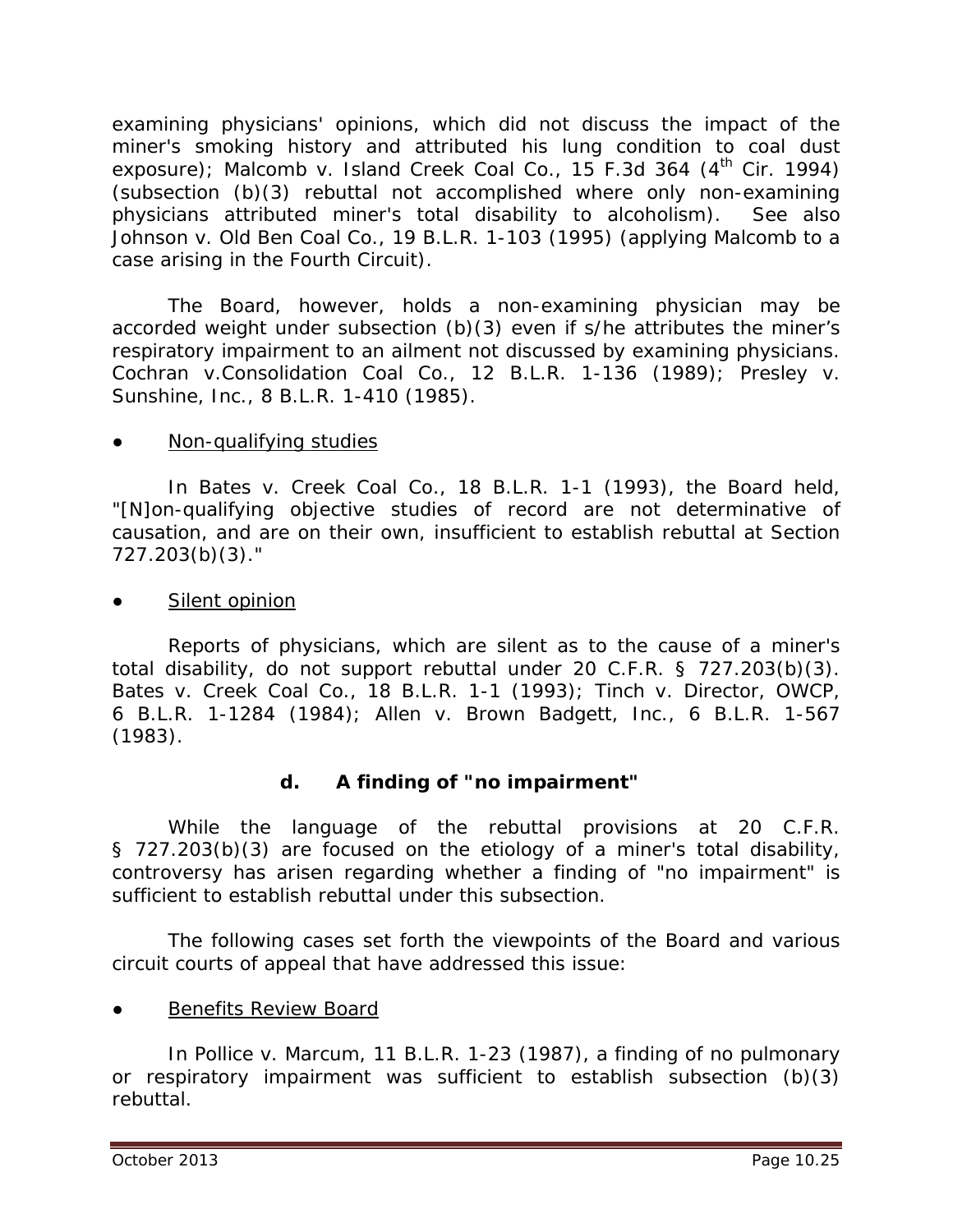#### **Third Circuit**

In *Cort v. Director, OWCP*, 996 F.2d 1549 (3rd Cir. 1993), a physician's finding of "no respiratory or other impairment" was insufficient to establish (b)(3) rebuttal. In so holding, the court reasoned the extent of any disability is addressed under 20 C.F.R. § 727.203(b)(1) and (b)(2), whereas 20 C.F.R. § 727.203(b)(3) addresses only the etiology of the miner's disability. As a result, the Third Circuit concluded total disability must be assumed under (b)(3) of the regulations and, in support of this, the court cited its prior decisions in *Oravitz v. Director, OWCP*, 843 F.2d 736, 740 n.3  $(3<sup>rd</sup>$  Cir. 1988) (subsection (b)(3) assumes "total disability and limits rebuttal to those instances where disability was caused by some other disease"); *Bernardo v. Director, OWCP*, 790 F.2d 351, 353 (3rd Cir. 1986); *Kertesz v. Crescent Hills Coal Co.*, 788 F.2d 158, 162 n.5 (3rd Cir. 1986).

#### **Fourth Circuit**

In *Thorn v. Itmann Coal Co.*, 3 F.3d 713 (4<sup>th</sup> Cir. 1993), the reports of two physicians that the miner suffered from "no respiratory impairment," were insufficient to establish subsection (b)(3) rebuttal. The court noted, "These opinions are not helpful because a claimant need not prove that pneumoconiosis is a self-sufficient cause of disability." The Fourth Circuit declined, however, to decide whether a broader finding of "no impairment" was sufficient to demonstrate (b)(3) rebuttal as the record in *Thorn* did not require the resolution of this issue.

In *Grigg v. Director, OWCP*, 28 F.3d 416 (4<sup>th</sup> Cir. 1994), the court held, where invocation occurs under subsection (a)(1), opinions addressing only the existence of a pulmonary impairment are insufficient to establish subsection (b)(3) rebuttal "if the physician rendering the opinion has premised it on an erroneous finding that the claimant does not suffer from pneumoconiosis." The court concluded "such opinions are not worthy of much, if any, weight." The *Grigg* court further held invocation under subsection (a)(4) precludes subsection (b)(3) rebuttal based solely upon finding no respiratory or pulmonary impairment "because (a)(4) invocation presupposes that the greater weight of the evidence shows a totally disabling respiratory or pulmonary impairment." To then "credit an opinion on rebuttal denying *any* impairment would be irreconcilable with the finding at the presumption invocation phase." The court declined to rule on whether the same holding applies where invocation occurs under subsection (a)(2) or (a)(3) of the regulations. *But see Dehue Coal Co. v. Ballard*, 65 F.3d 1189  $(4<sup>th</sup>$  Cir. 1995) (a physician must clearly state the miner does not suffer from clinical or legal pneumoconiosis).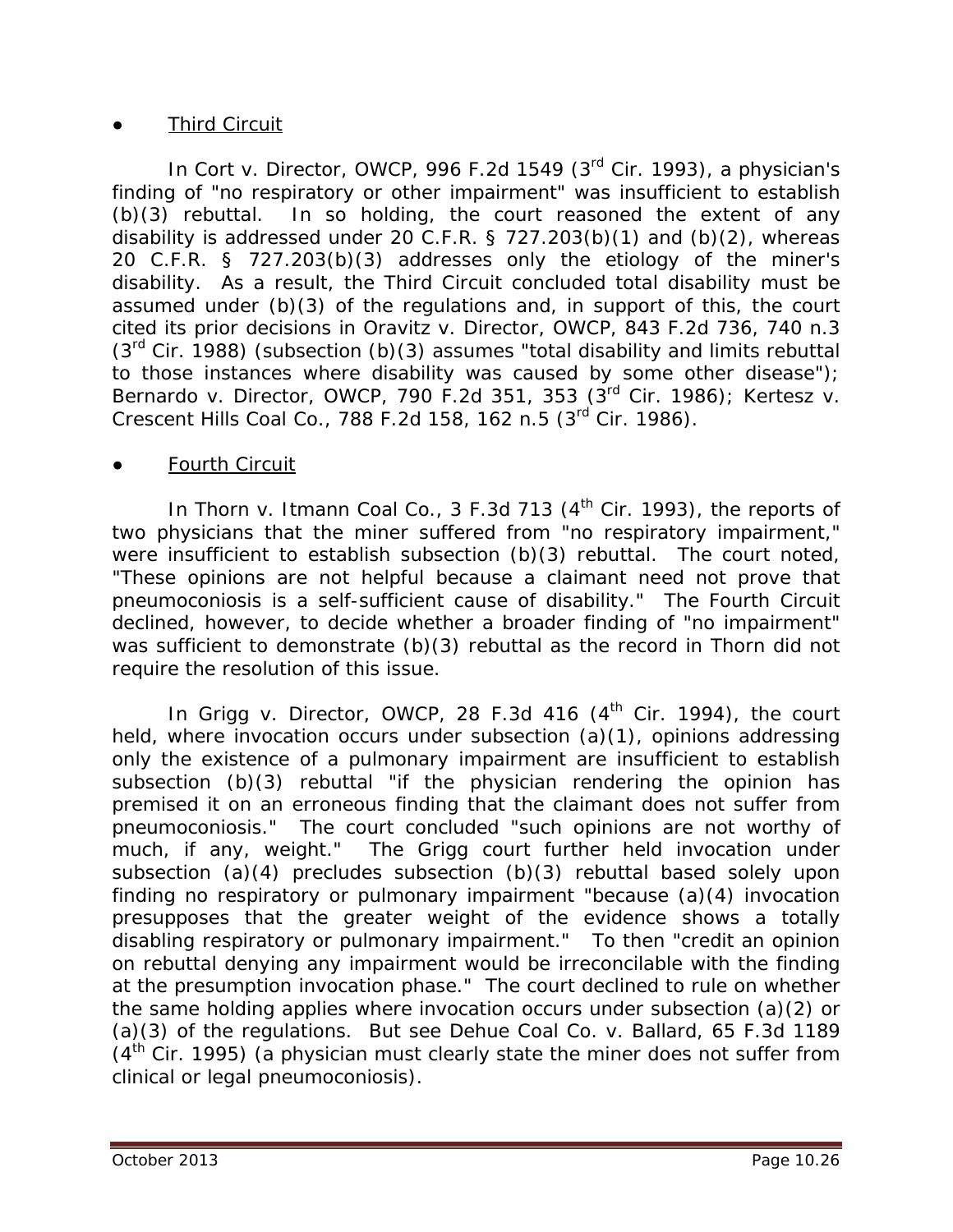In *Lane Hollow Coal Co. v. Director, OWCP [Lockhart]*, 137 F.3d 799  $(4<sup>th</sup>$  Cir. 1998), under 20 C.F.R. § 727.203(b)(3), the party opposing entitlement must "rule out" the causal nexus between a miner's total disability and coal mine employment. The court concluded, "In cases in which the combined effects of several diseases disable the miner, the employer obviously cannot meet its burden of proof by focusing solely on the disabling potential of the miner's pneumoconiosis." Rather, an employer must prove the miner's "primary condition, whether it be emphysema or some other pulmonary disease, was not aggravated to the point of total disability by prolonged exposure to coal dust." The court observed, "Disputing the clinical accuracy of the law is not rebuttal," and it is error for a physician to conclude the miner has no pulmonary impairment related to his coal mine employment "because simple pneumoconiosis does not generally cause any pulmonary impairment." The court determined this position is contrary to the regulations. In the end, the court held subsection (b)(3) rebuttal is accomplished either by demonstrating (1) the miner has no respiratory or pulmonary impairment of any kind, or (2) the miner's impairment is attributable "solely to sources other than coal mine employment." The court concluded, "There is a critical difference between evidence of no impairment, which can, if credited, rebut the interim presumption, and no evidence of impairment, which cannot." (emphasis in original).

# **Sixth Circuit**

In *Warman v. Pittsburgh & Midway Coal Mining Co.*, 839 F.2d 257 (6<sup>th</sup> Cir. 1988), a finding of "no functional disability arising out of coal mine employment" was insufficient to establish subsection (b)(3) rebuttal.

# **4. The miner does not suffer from pneumoconiosis**

The interim presumptions shall be rebutted if the evidence establishes that the miner does not have pneumoconiosis. 20 C.F.R. § 727.203(b)(4). The regulatory definition of pneumoconiosis found at 20 C.F.R. § 727.202 must be considered under 20 C.F.R. § 727.203(b)(4) rebuttal; therefore, the party opposing entitlement must establish the absence of any respiratory or pulmonary impairment arising out of coal mine employment, including chronic pulmonary disease resulting from respiratory or pulmonary impairment significantly related to or significantly aggravated by dust exposure in coal mine employment. *Biggs v. Consolidation Coal Co*., 8 B.L.R. 1-317 (1985); *Shonborn v. Director, OWCP*, 8 B.L.R. 1-434 (1986); *Wiggins v. Director, OWCP*, 7 B.L.R. 1-442 (1984); *Newland v. Consolidation Coal Co*., 6 B.L.R. 1-1286 (1984). *See also Pavesi v. Director, OWCP*, 758 F.2d 956 (3rd Cir. 1985).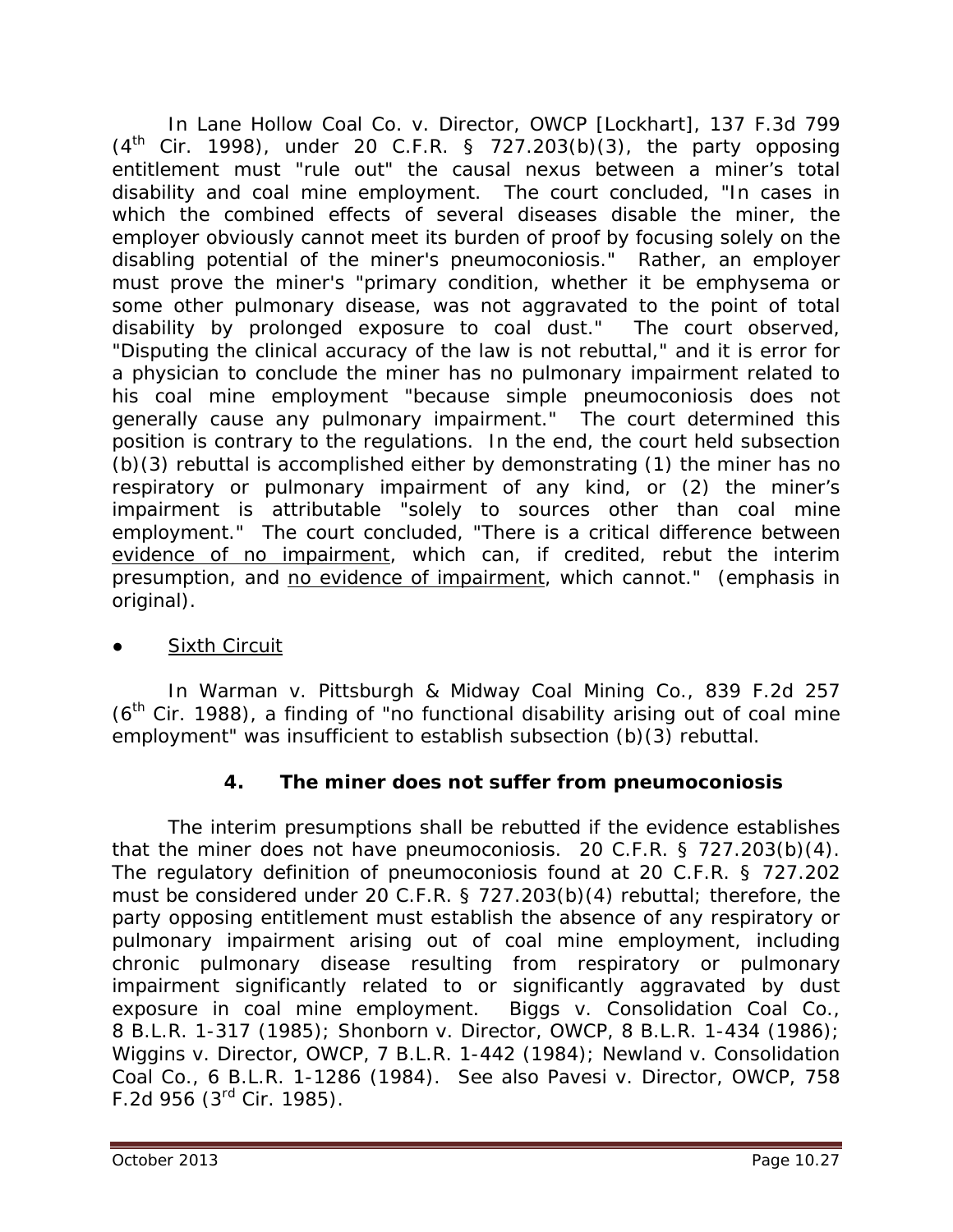The Sixth Circuit holds, where the miner's disability arguably is not significantly related to coal dust, subsection (b)(4) is the applicable rebuttal provision since, under the definition of pneumoconiosis under 20 C.F.R. § 727.202, the respiratory or pulmonary impairment must be significantly related to or aggravated by coal dust exposure in coal mine employment. *Tennessee Consolidated Coal Co. v. Crisp*, 866 F.2d 179 (6th Cir. 1989).

## **a. Rebuttal under subsection (b)(4) precluded if invoked under subsection (a)(1)**

Rebuttal under 20 C.F.R. § 727.203(b)(4) is precluded where the Administrative Law Judge finds invocation of the interim presumption established under 20 C.F.R. § 727.203(a)(1). *Amax Coal Co. v. Director, OWCP [Chubb]*, 312 F.3d 882 (7<sup>th</sup> Cir. 2002); *Curry v. Beatrice Pocahontas Coal Co.*, 18 B.L.R. 1-59 (1994)(*en banc*) (J. Brown and McGranery concurring and dissenting); *Bates v. Creek Coal Co.*, 18 B.L.R. 1-1 (1993); *Buckley v. Director, OWCP*, 11 B.L.R. 1-37 (1988) (*citing Mullins Coal Company of Virginia v. Director, OWCP*, 108 S. Ct. 427 (1987)); *Dockins v. McWane Coal Co*., 9 B.L.R. 1-57 (1986).

#### **b. Specific principles of weighing evidence under subsection (b)(4)**

The following constitutes specific principles of weighing medical evidence under subsection (b)(4):

**Blood gas studies** 

In *Morgan v. Bethlehem Steel Corp*., 7 B.L.R. 1-226 (1984), the Board held, while blood gas studies are relevant primarily to the determination of the existence or extent of impairment, this evidence "also may bear upon the existence of pneumoconiosis insofar as test results indicate the absence of any disease process, and by implication, the absence of any disease arising out of coal mine employment."

● Hostile-to-the-Act

A medical opinion, which is premised on views that are contrary to the Act, is not probative. For example, a view that coal miners never develop severe respiratory impairments is contrary to the Act. However, the opinion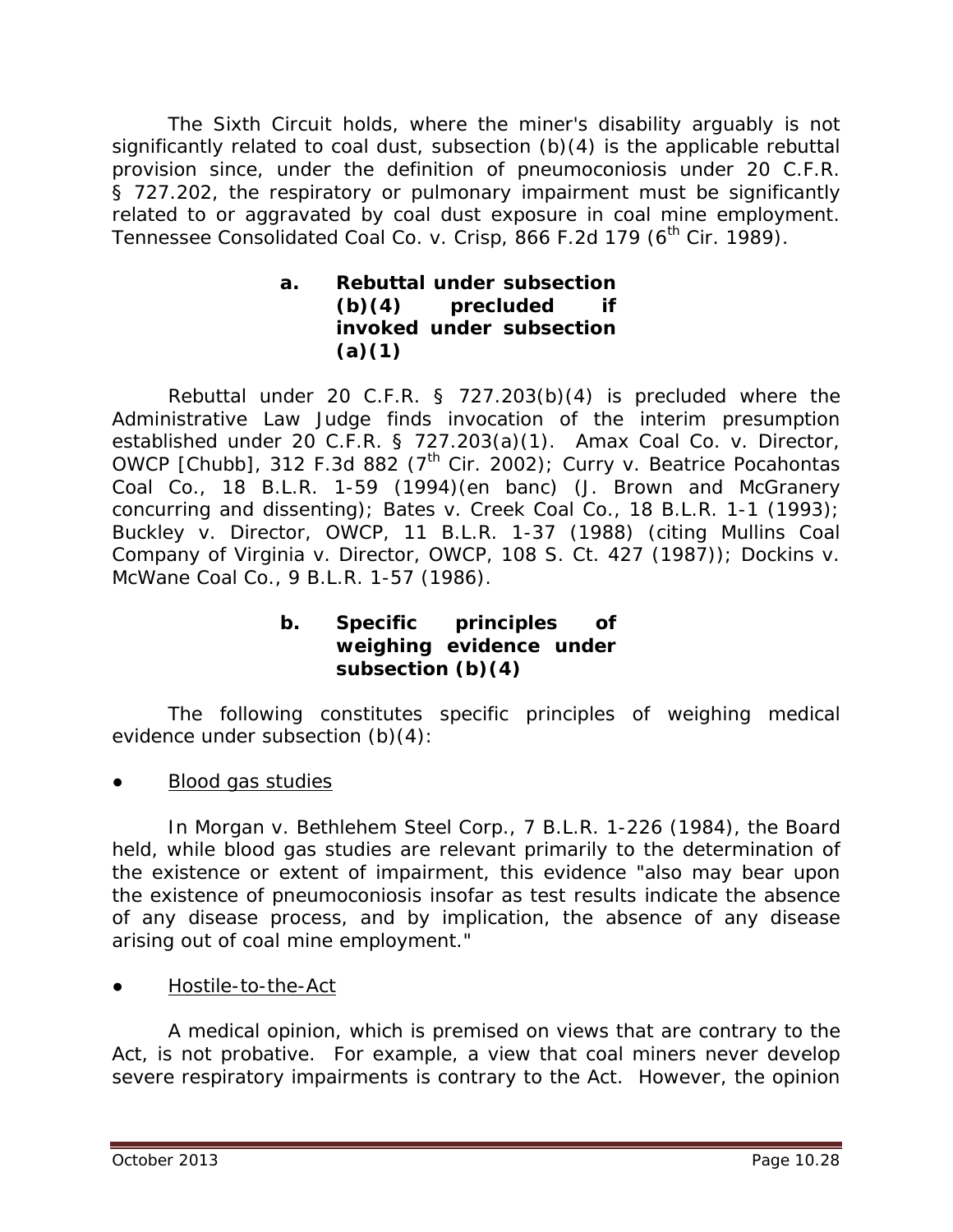may be relevant concerning the existence or nonexistence of pneumoconiosis. *Rapavi v. The Youghiogheny and Ohio Coal Co*., 7 B.L.R. 1-435 (1984); *Morgan v. Bethlehem Steel Corp*., 7 B.L.R. 1-226 (1984).

#### Non-conforming x-ray interpretations

There is no requirement that x-ray interpretations be classified according to the quality standards of 20 C.F.R. § 410.428(a) to be considered under 20 C.F.R. § 727.203(b)(4). Moreover, x-rays interpreted as "negative," "no evidence of pneumoconiosis," or "normal chest" are relevant evidence considered under this subsection. An Administrative Law Judge has discretion to infer an x-ray is negative where the physician fails to mention pneumoconiosis, *Wiggins*, *supra,* although s/he is not required to draw such a conclusion.

#### Lung condition unrelated to coal dust exposure

If a physician determines the miner suffers from emphysema arising from smoking as opposed to pneumoconiosis, this opinion is relevant to 20 C.F.R. § 727.203(b)(4) rebuttal. *Blaize v. Old Ben Coal Co*., 3 B.L.R. 1-719 (1981). However, where a physician provides a diagnosis of emphysema related to coal mine employment or coal dust exposure, the opinion does not support rebuttal under 20 C.F.R. § 727.203(b)(4). *Heavilin v. Consolidation Coal Co*., 6 B.L.R. 1-1209 (1984).

And, in *Bethlehem Mines Corp. v. Massey*, 736 F.2d 120 (4<sup>th</sup> Cir. 1984), the Fourth Circuit held, as a matter of law, a non-examining physician's opinion (that the miner's emphysema was due to his history of cigarette smoking) is insufficient to rebut the interim presumption at 20 C.F.R. § 727.203(a), where no examining physician mentioned smoking as a possible cause of the miner's condition. Notably, the Board holds to the contrary with regard to a non-examining physician's opinion in *Cochran v. Consolidation Coal Co.*, 12 B.L.R. 1-136 (1989) and *Presley v. Sunshine, Inc.*, 8 B.L.R. 1-410 (1985).

#### Negative x-ray evidence

The interim presumption may not be rebutted under 20 C.F.R. § 727.203(b)(4) based solely on negative x-rays. *Edwards v. Central Coal Co*., 7 B.L.R. 1-712 (1985); *Conley v. Roberts and Shaefer Co*., 7 B.L.R. 1-309 (1984); *Olszewski v. The Youghiogheny and Ohio Coal Co*., 6 B.L.R. 1-521 (1983). However, x-ray evidence is always relevant, and it must be considered. *Michael v. James Spur Coal Co*., 11 B.L.R. 1-78 (1988); *Hall v. Consolidation Coal Co*., 6 B.L.R. 1-1306 (1984); *Edwards*, *supra*.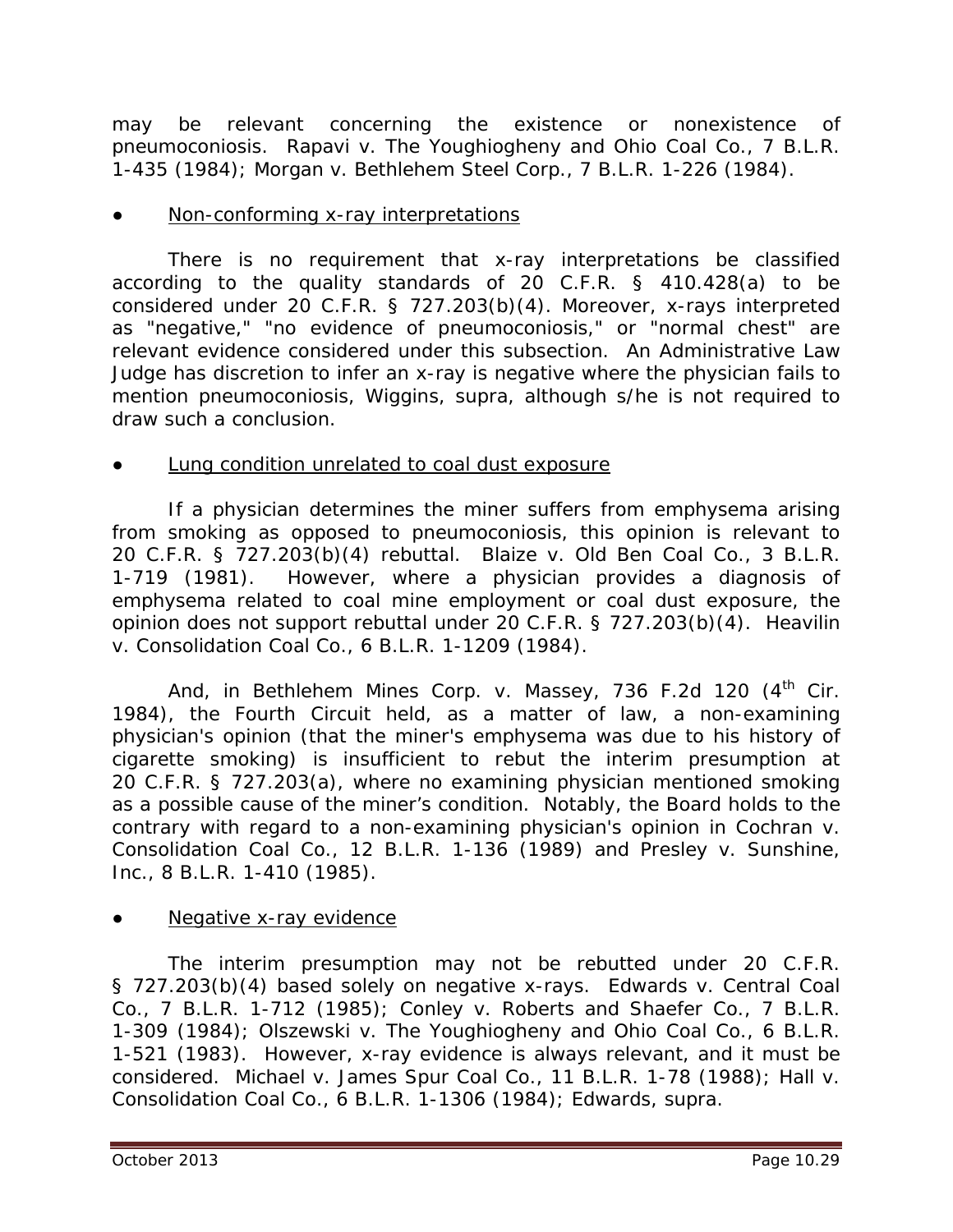Similarly, a physician's opinion of no pneumoconiosis based solely on a negative chest x-ray is insufficient to support rebuttal under 20 C.F.R. § 727.203(b)(4). *Shonborn v. Director, OWCP*, 8 B.L.R. 1-434 (1986); *Weaver v. Reliable Coal Corp*., 7 B.L.R. 1-486 (1984). However, a physician's opinion can be used to rebut the interim presumption, where it is based on negative chest x-rays in addition to other factors. *Foster v. National Mines Corp*., 6 B.L.R. 1-1255 (1984); *Murphy v. Consolidation Coal Co*., 3 B.L.R. 1-575 (1981); *Edwards*, *supra*.

#### Silent opinion

Where a physician diagnoses chronic lung disease, but does not attribute it to a source, the opinion cannot constitute substantial evidence on rebuttal. *Pattelos v. Director, OWCP*, 7 B.L.R. 1-661 (1985); *Seese v. Keystone Coal Mining Co*., 6 B.L.R. 1-149 (1983).

#### Ventilatory studies

Pulmonary function studies are not diagnostic of the presence or absence of pneumoconiosis. *Burke v. Director, OWCP*, 3 B.L.R. 1-410 (1981). Moreover, the fact that a physician conducted studies, which produced non-qualifying results, is not a sufficient reason to discredit the opinion under 20 C.F.R. § 727.203(b)(4).

#### **IV. Applicability of 20 C.F.R. Parts 410 and 718 and § 410.490**

Twenty C.F.R. § 727.203(d) provides, where eligibility is not established under 20 C.F.R. Part 727, eligibility may be established under 20 C.F.R. Part 718. The Board holds this provision, as written, is inconsistent with Section 402(f)(2) of the Act. As a result, the Board requires that claims denied under 20 C.F.R. Part 727 be reviewed under 20 C.F.R. Part 410. *Muncy v. Wolfe Creek Collieries Coal Co.*, 3 B.L.R. 1-627 (1981).

However, the Third, Sixth, Seventh, Eighth and Eleventh Circuits hold that, if a claimant cannot establish entitlement under 20 C.F.R. Part 727 and the claim is adjudicated after March 31, 1980, then the regulations at 20 C.F.R. Part 718 (not 20 C.F.R. Part 410) are applicable. *Terry v. Director, OWCP*, 956 F.2d 251 (11<sup>th</sup> Cir. 1992); *Oliver v. Director, OWCP*, 888 F.2d 1239 (8<sup>th</sup> Cir. 1989); *Knuckles v. Director, OWCP*, 869 F.2d 996 (6<sup>th</sup> Cir. 1989); *Caprini v. Director, OWCP*, 824 F.2d 283 (3rd Cir. 1987); *Strike v. Director, OWCP*, 817 F.2d 395 (7th Cir. 1987). *See also Ezell v. Illinois Central Gulf Railroad*, BRB No. 88-0760 BLA (Mar. 30, 1993)(unpub.) (for a claim denied under 20 C.F.R. Part 727, then apply 20 C.F.R. Part 410 or 718, depending upon circuit court jurisdiction, but do not apply both).